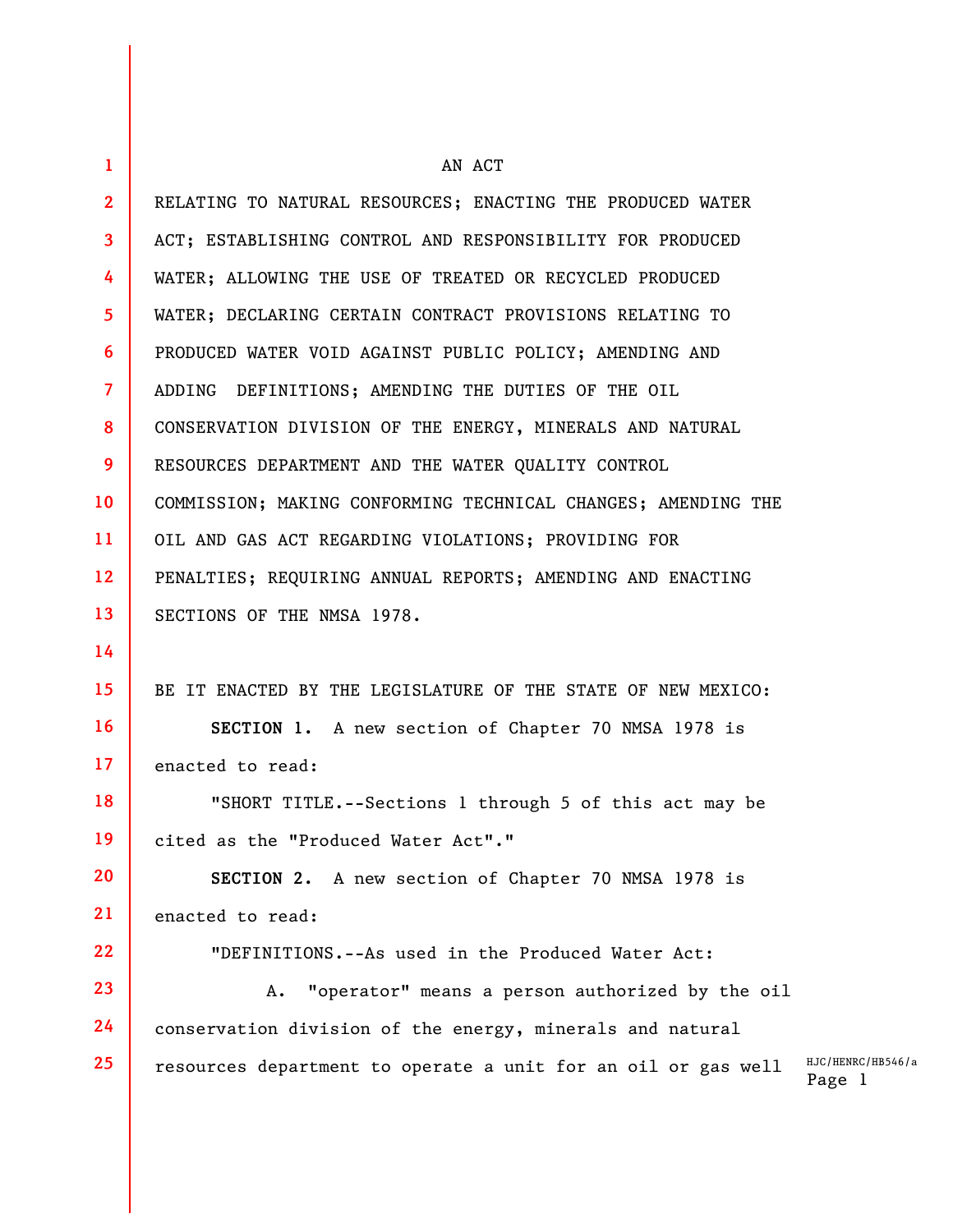**1**  or other oil or gas facility;

B. "produced water" means a fluid that is an incidental byproduct from drilling for or the production of oil and gas;

C. "recycled water" or "recycled produced water" means produced water that is reconditioned by a recycling facility permitted by the oil conservation division of the energy, minerals and natural resources department; and

**9 10 11**  D. "treated water" or "treated produced water" means produced water that is reconditioned by mechanical or chemical processes into a reusable form."

**12 13 SECTION 3.** A new section of Chapter 70 NMSA 1978 is enacted to read:

"JURISDICTION.--It is the jurisdiction of:

**15 16 17**  A. the oil conservation division of the energy, minerals and natural resources department to regulate produced water as provided in the Oil and Gas Act; and

**18 19 20**  B. the water quality control commission to regulate produced water as provided in the Water Quality Act."

**22 SECTION 4.** A new section of Chapter 70 NMSA 1978 is enacted to read:

"PRODUCED WATER--TRANSFERRED FOR TREATMENT--SUBSEQUENT USE.--

**25** 

**21** 

**23** 

**24** 

**2** 

**3** 

**4** 

**5** 

**6** 

**7** 

**8** 

**14** 

A. Unless otherwise provided by law, a contract,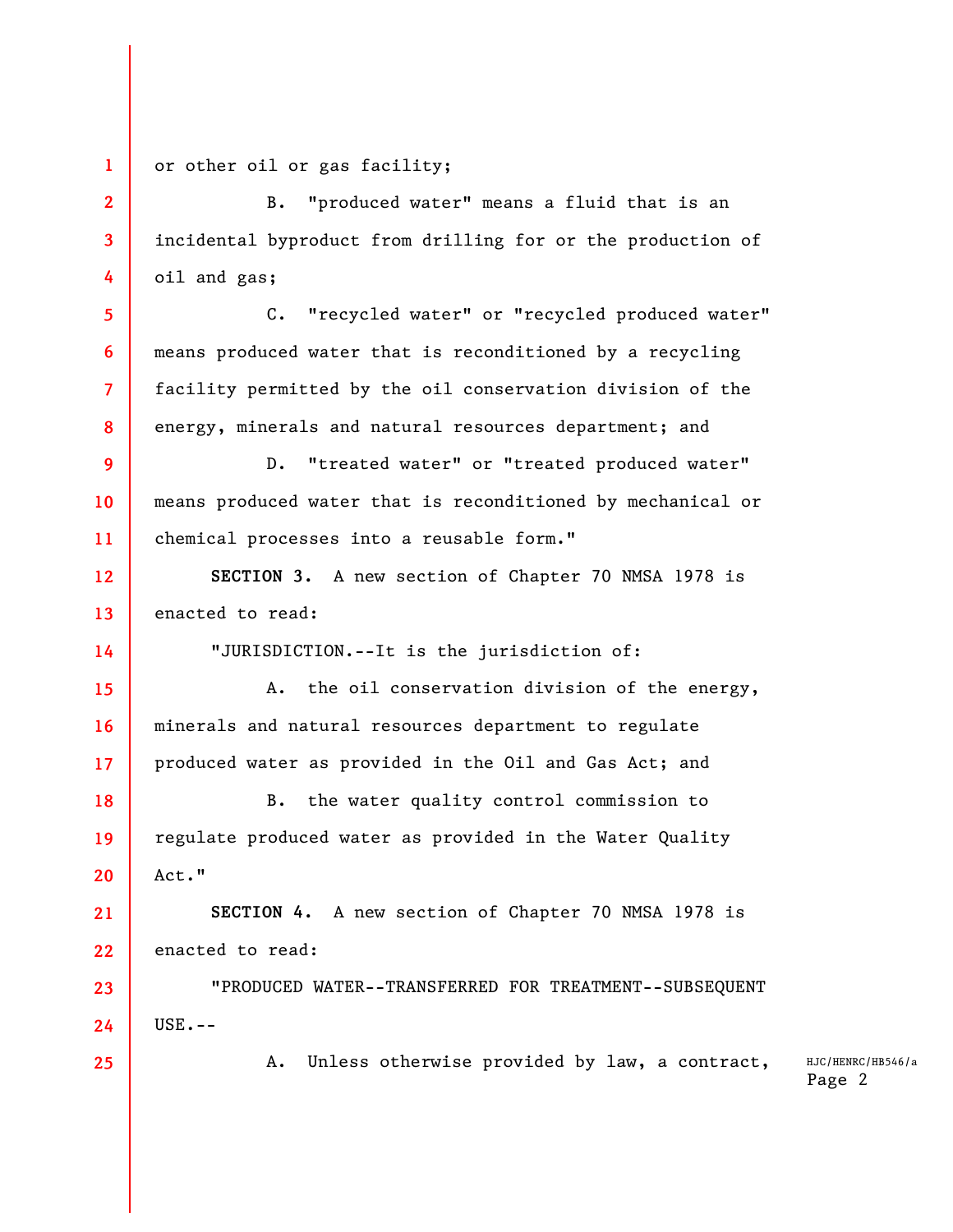bill of sale or other legally binding document:

**1** 

**2 3 4 5 6 7 8 9 10 11 12 13 14**  (1) all produced water that is produced from an oil or gas well is the responsibility of and under the control of the working interest owners and operator of that oil or gas well. The working interest owners and operator shall have a possessory interest in the produced water, including the right to take possession of the produced water and to use, handle, dispose of, transfer, sell, convey, transport, recycle, reuse or treat the produced water and to obtain proceeds for any such uses. The operator of the oil and gas well that the produced water is produced from shall handle the use, disposition, transfer, sale, conveyance, transport, recycling, reuse or treatment of the produced water as a reasonably prudent operator;

**15 16 17 18 19 20 21 22 23 24 25**  (2) when produced water is transferred, sold or conveyed to another operator, transporter, pipeline, midstream company, plant, processing facility, refinery or entity that provides recycling or treatment services for produced water, the transferee shall have control of and responsibility for the produced water until the water is transferred to another operator, transporter, pipeline, midstream company, plant, processing facility, refinery or recycling or treatment facility. A transferee shall have a possessory interest in the produced water, including the right to use, possess, handle the disposition of, transfer,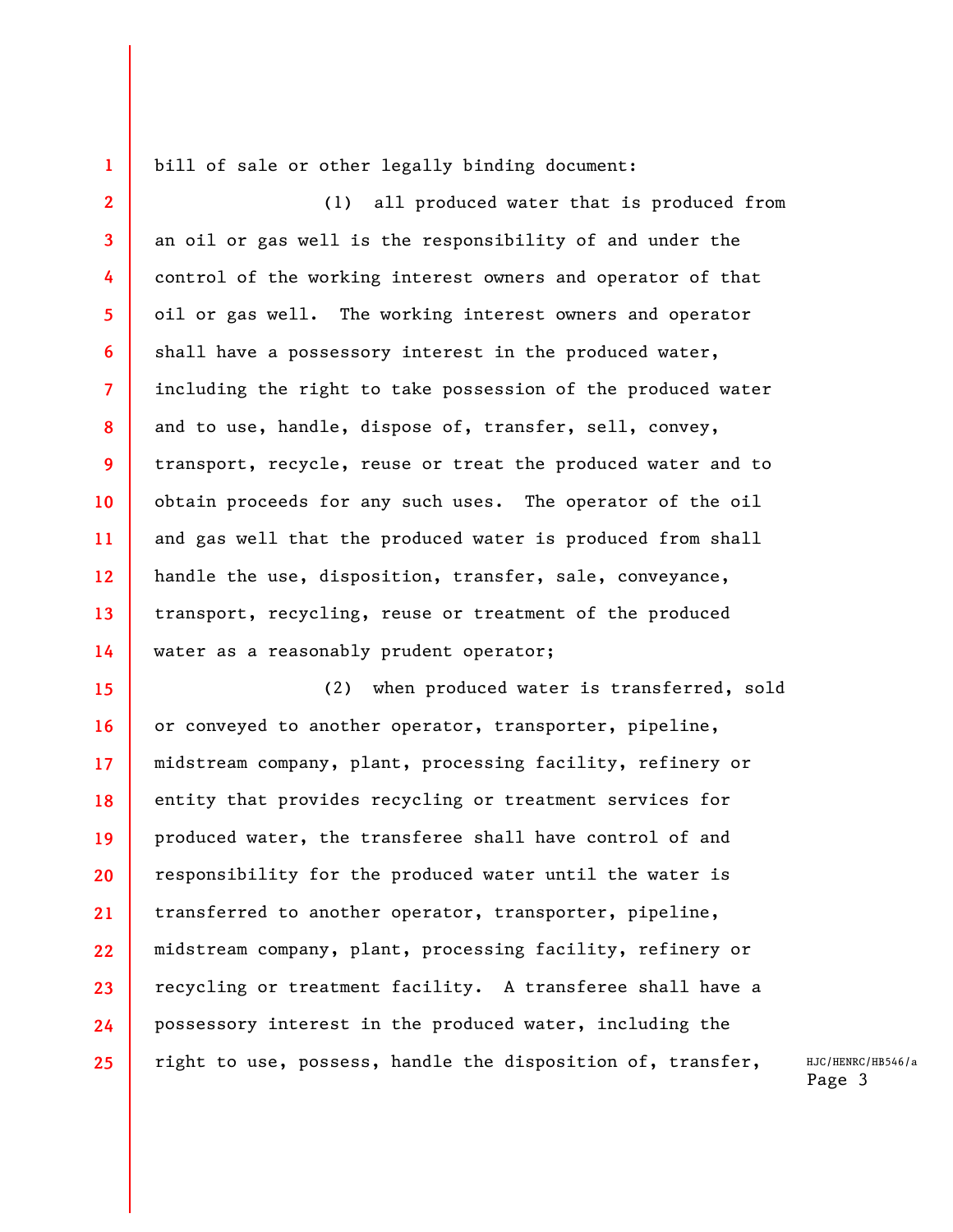sell, convey, transport, recycle, reuse or treat the produced water and to obtain proceeds for any such uses. Upon transfer of the produced water, transferees shall be liable for the use, disposition, transfer, sale, conveyance, transport, recycling, reuse or treatment of the produced water; and

**1** 

**2** 

**3** 

**4** 

**5** 

**6** 

**7 8 9 10 11 12 13 14 15 16 17 18 19 20 21 22 23 24 25**  (3) when an operator of an oil or gas well or a transferee listed in Paragraph (2) of this subsection takes possession of produced water for the purpose of recycling or treating the water, the operator or transferee may transfer recycled or treated water, treated product or any byproduct to another operator, transporter, pipeline, midstream company, plant, processing facility, refinery or entity that provides recycling or treatment services for produced water. Upon transfer, the transferee shall have control and responsibility for the produced water, recycled or treated water or treated product or byproduct. A transferee shall have a possessory interest in the produced water, recycled or treated water or treated product or byproduct, including the right to use, possess, handle disposition of, transfer, sell, convey, transport, recycle, reuse or treat the produced water, and to obtain proceeds for any such uses. Upon transfer, a transferee shall be liable for the use, disposition, transfer, sale, conveyance, transport, recycling, reuse or treatment of the produced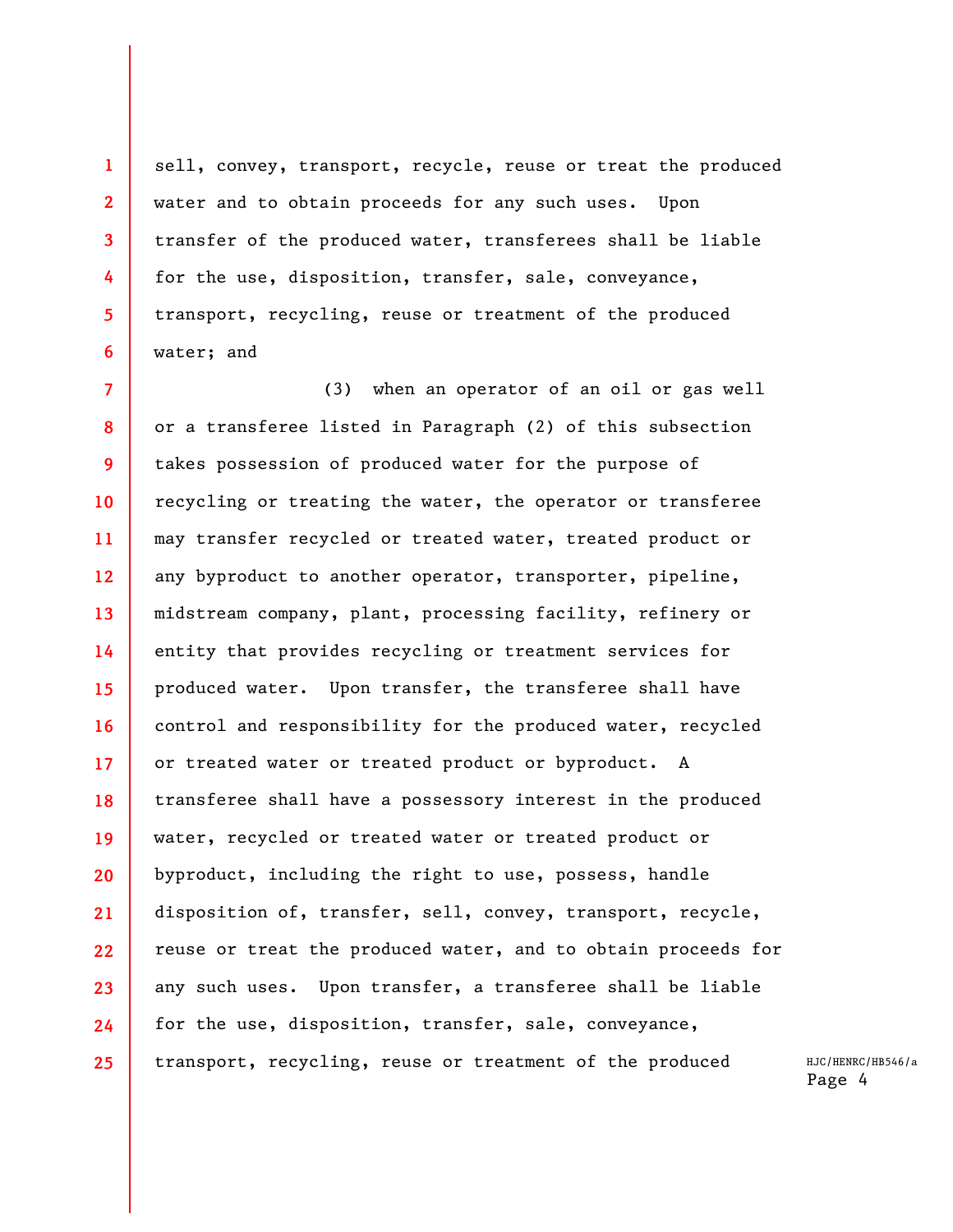water, recycled or treated water or treated product or byproduct.

**1** 

**2** 

**3** 

**4** 

**5** 

**6** 

**7** 

**8** 

**9** 

**10** 

**25** 

B. Subsection A of this section only applies to transfers of produced water between an operator, transporter, pipeline, midstream company, plant, processing facility, refinery or recycling or treatment entity and shall not affect liability in an action brought by other persons for damages, including damages for personal injury, death or property damage, arising from exposure to produced water, recycled or treated water or treated product or byproduct.

**11 12 13 14 15 16 17 18 19**  C. A permit or other approval from the state engineer is not required for the disposition of produced water, recycled water or treated water. The disposition of produced water, recycled water or treated water, including disposition by use, is neither an appropriation of water for beneficial use under Chapter 72 NMSA 1978 nor a waste of water, and no water right shall be established by the disposition of produced water, recycled water or treated water.

**20 21 22 23 24**  D. For uses regulated by the water quality control commission pursuant to the Water Quality Act, a person shall obtain a permit from the department of environment before using the produced water, the recycled or treated water or treated product or any byproduct of the produced water."

**SECTION 5.** A new section of Chapter 70 NMSA 1978 is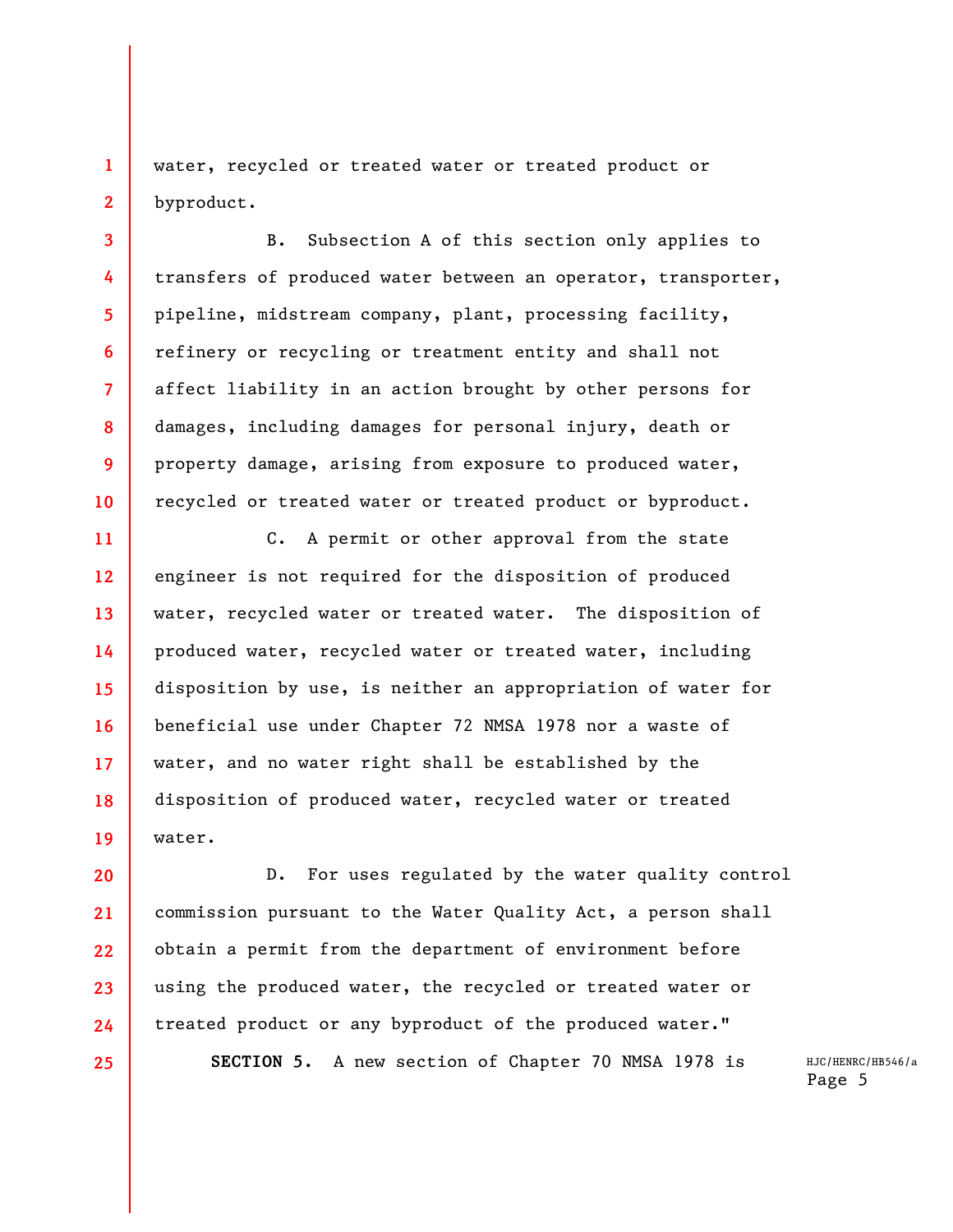**1** 

**2** 

**3** 

**4** 

**5** 

**6** 

**7** 

**8** 

**9** 

**10** 

enacted to read:

"VOID AS AGAINST PUBLIC POLICY--THROUGHOUT FEES--LIMITATIONS ON USE OF RECYCLED OR TREATED PRODUCED WATER.--A provision of an agreement, covenant or promise, foreign or domestic, between private parties, entered into on or after July 1, 2019 is against public policy and void to the extent of it:

**11 12**  A. allows a private party to charge a tariff or fee for the movement or transport of produced water, treated water or recycled water on surface lands owned by the state, if the agreement does not provide for transportation services;

**13 14 15 16 17**  B. requires fresh water resources to be purchased for oil and gas operations when produced water, treated water or recycled water is available and able to be used and the operator elects to use that produced water, treated water or recycled water for the oil and gas operations; or

C. relates to the purchase of water and precludes an operator from purchasing or using produced water, treated water or recycled water in the operator's oil and gas operations when such water is available for the operations."

**SECTION 6.** Section 70-2-12 NMSA 1978 (being Laws 1978, Chapter 71, Section 1, as amended) is amended to read:

"70-2-12. ENUMERATION OF POWERS.--

**24 25** 

**18** 

**19** 

**20** 

**21** 

**22** 

**23** 

A. The oil conservation division of the energy,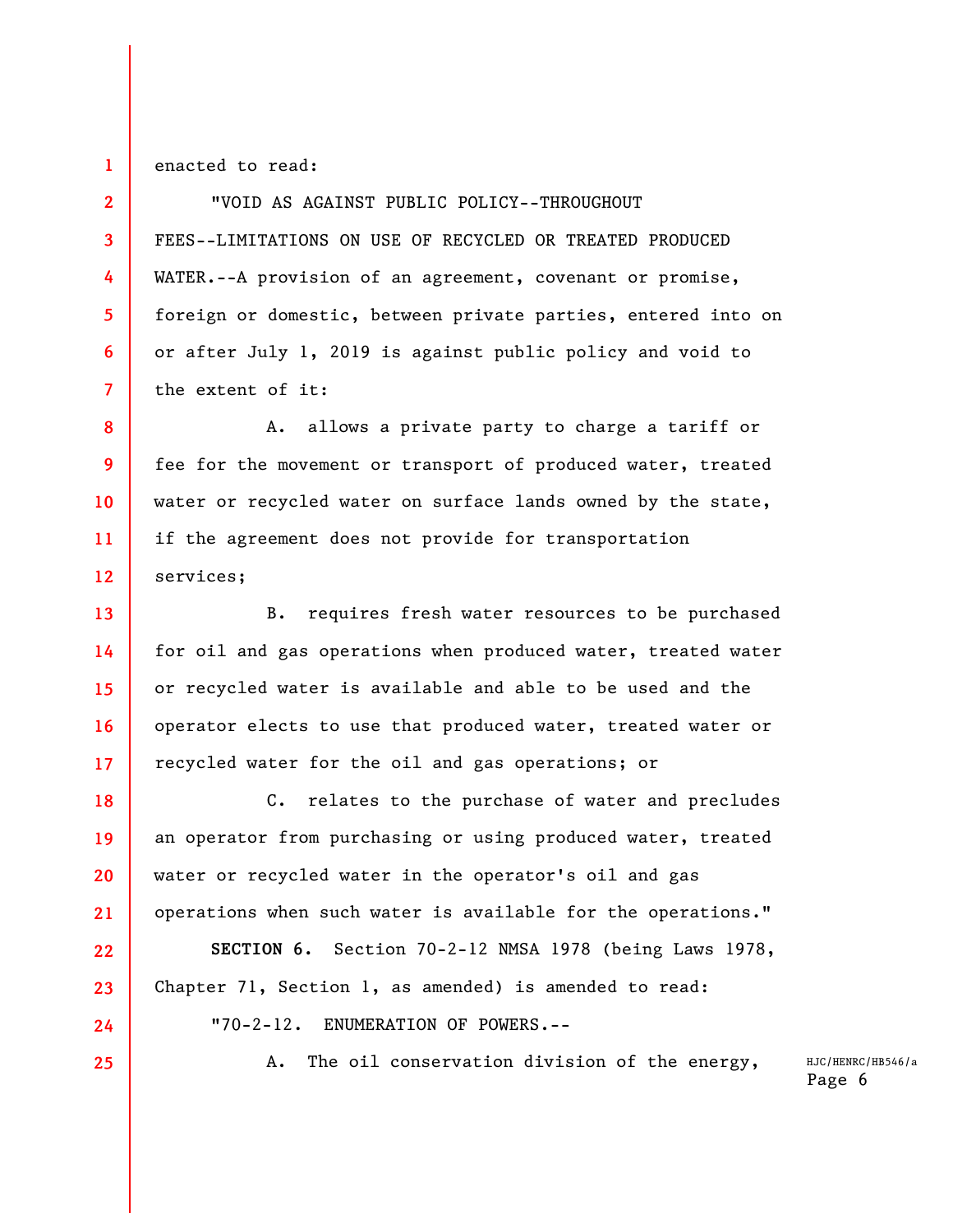**1 2 3 4 5 6 7 8 9 10 11 12 13 14 15 16 17 18 19 20 21 22 23 24 25**  minerals and natural resources department may: (1) collect data; (2) make investigations and inspections; (3) examine properties, leases, papers, books and records; (4) examine, check, test and gauge oil and gas wells, tanks, plants, refineries and all means and modes of transportation and equipment; (5) hold hearings; (6) provide for the keeping of records and the making of reports and for the checking of the accuracy of the records and reports; (7) limit and prorate production of crude petroleum oil or natural gas or both as provided in the Oil and Gas Act; and (8) require either generally or in particular areas certificates of clearance or tenders in connection with the transportation of crude petroleum oil or natural gas or any products of either or both oil and products or both natural gas and products. B. The oil conservation division may make rules and orders for the purposes and with respect to the subject matter stated in this subsection: (1) to require dry or abandoned wells to be plugged in a way so as to confine the crude petroleum oil,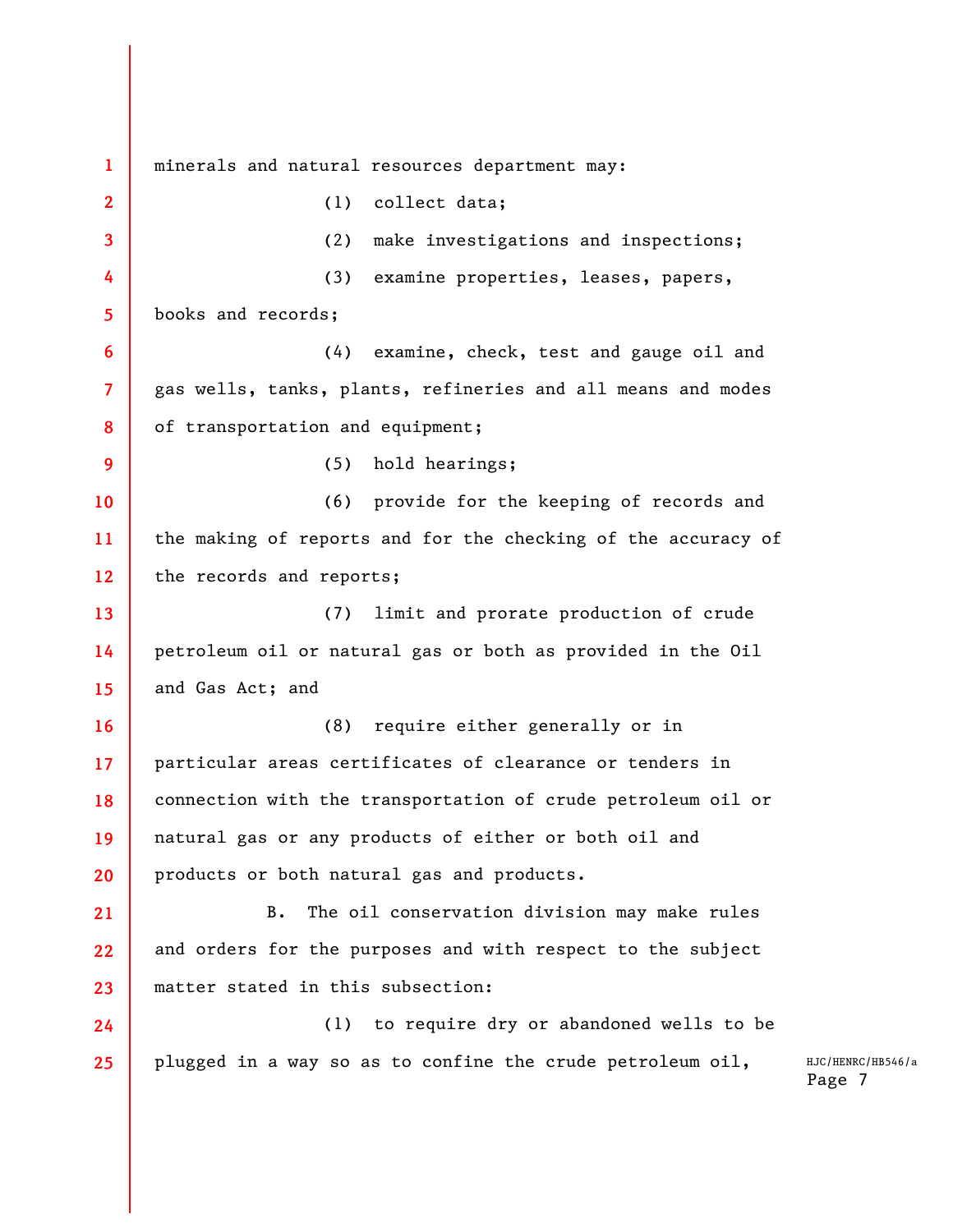**1 2 3 4 5**  natural gas or water in the strata in which it is found and to prevent it from escaping into other strata; pursuant to Section 70-2-14 NMSA 1978, the division shall require financial assurance conditioned for the performance of the rules;

**6 7 8**  (2) to prevent crude petroleum oil, natural gas or water from escaping from strata in which it is found into other strata;

**9 10 11**  (3) to require reports showing locations of all oil or gas wells and for the filing of logs and drilling records or reports;

**12 13 14 15 16 17 18**  (4) to prevent the drowning by water of any stratum or part thereof capable of producing oil or gas or both oil and gas in paying quantities and to prevent the premature and irregular encroachment of water or any other kind of water encroachment that reduces or tends to reduce the total ultimate recovery of crude petroleum oil or gas or both oil and gas from any pool;

**19** 

(5) to prevent fires;

**20 21 22**  (6) to prevent "blow-ups" and "caving" in the sense that the conditions indicated by such terms are generally understood in the oil and gas business;

**23 24 25**  (7) to require wells to be drilled, operated and produced in such manner as to prevent injury to neighboring leases or properties;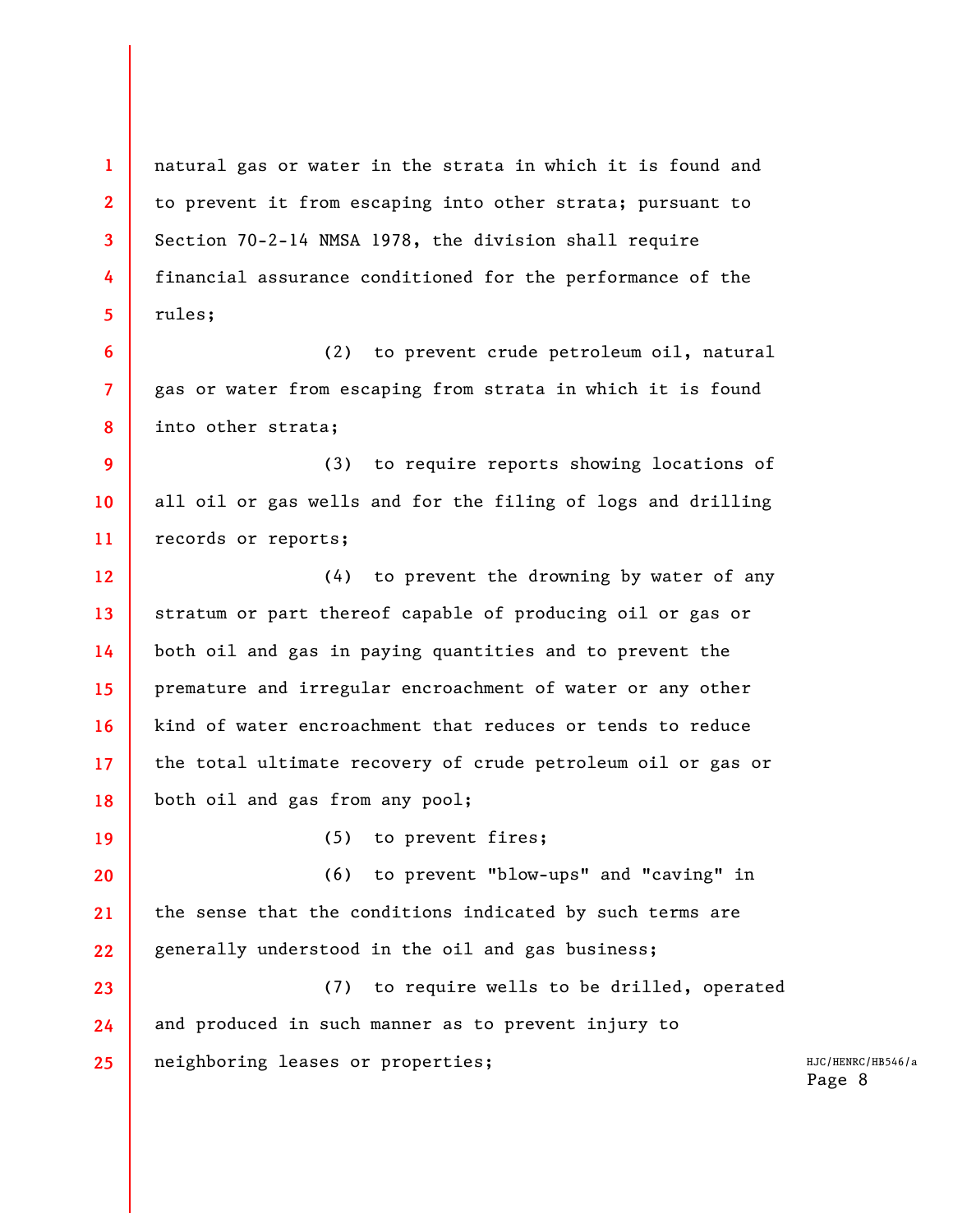**1 2 3 4 5 6 7 8 9 10 11 12 13 14 15 16 17 18 19 20 21 22 23 24 25**  (8) to identify the ownership of oil or gas producing leases, properties, wells, tanks, refineries, pipelines, plants, structures and all transportation equipment and facilities; (9) to require the operation of wells with efficient gas-oil ratios and to fix such ratios; (10) to fix the spacing of wells; (11) to determine whether a particular well or pool is a gas or oil well or a gas or oil pool, as the case may be, and from time to time to classify and reclassify wells and pools accordingly; (12) to determine the limits of any pool producing crude petroleum oil or natural gas or both and from time to time redetermine the limits; (13) to regulate the methods and devices employed for storage in this state of oil or natural gas or any product of either, including subsurface storage; (14) to permit the injection of natural gas or of any other substance into any pool in this state for the purpose of repressuring, cycling, pressure maintenance, secondary or any other enhanced recovery operations; (15) to regulate the disposition, handling, transport, storage, recycling, treatment and disposal of produced water during, or for reuse in, the exploration, drilling, production, treatment or refinement of oil or gas,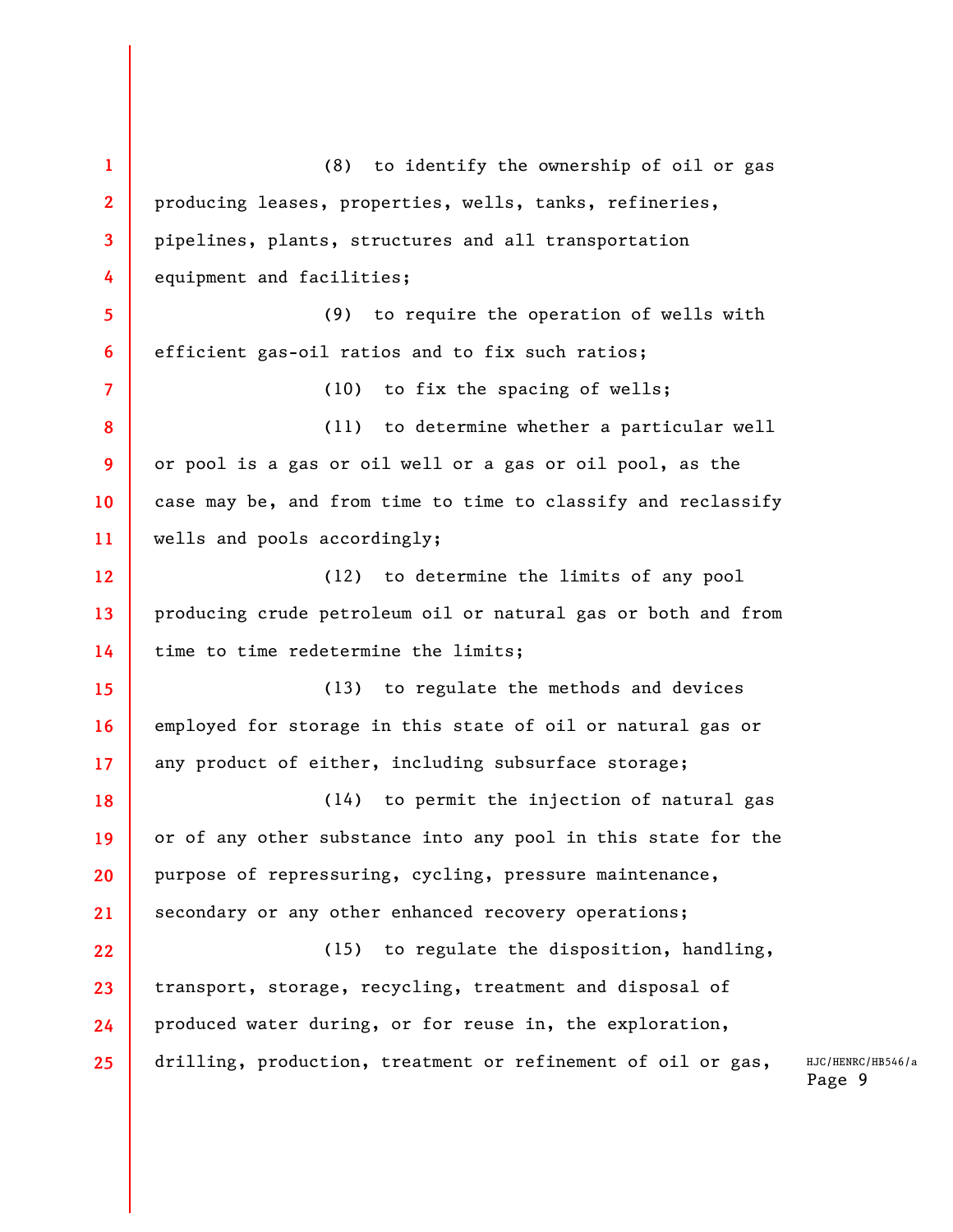**1 2 3 4**  including disposal by injection pursuant to authority delegated under the federal Safe Drinking Water Act, in a manner that protects public health, the environment and fresh water resources;

(16) to determine the limits of any area containing commercial potash deposits and from time to time redetermine the limits;

**5** 

**6** 

**7** 

**24** 

**25** 

**8 9 10 11 12 13 14 15**  (17) to regulate and, where necessary, prohibit drilling or producing operations for oil or gas within any area containing commercial deposits of potash where the operations would have the effect unduly to reduce the total quantity of the commercial deposits of potash that may reasonably be recovered in commercial quantities or where the operations would interfere unduly with the orderly commercial development of the potash deposits;

**16 17 18 19 20 21 22 23**  (18) to spend the oil and gas reclamation fund and do all acts necessary and proper to plug dry and abandoned oil and gas wells and to restore and remediate abandoned well sites and associated production facilities in accordance with the provisions of the Oil and Gas Act, the rules adopted under that act and the Procurement Code, including disposing of salvageable equipment and material removed from oil and gas wells being plugged by the state;

(19) to make well price category determinations pursuant to the provisions of the federal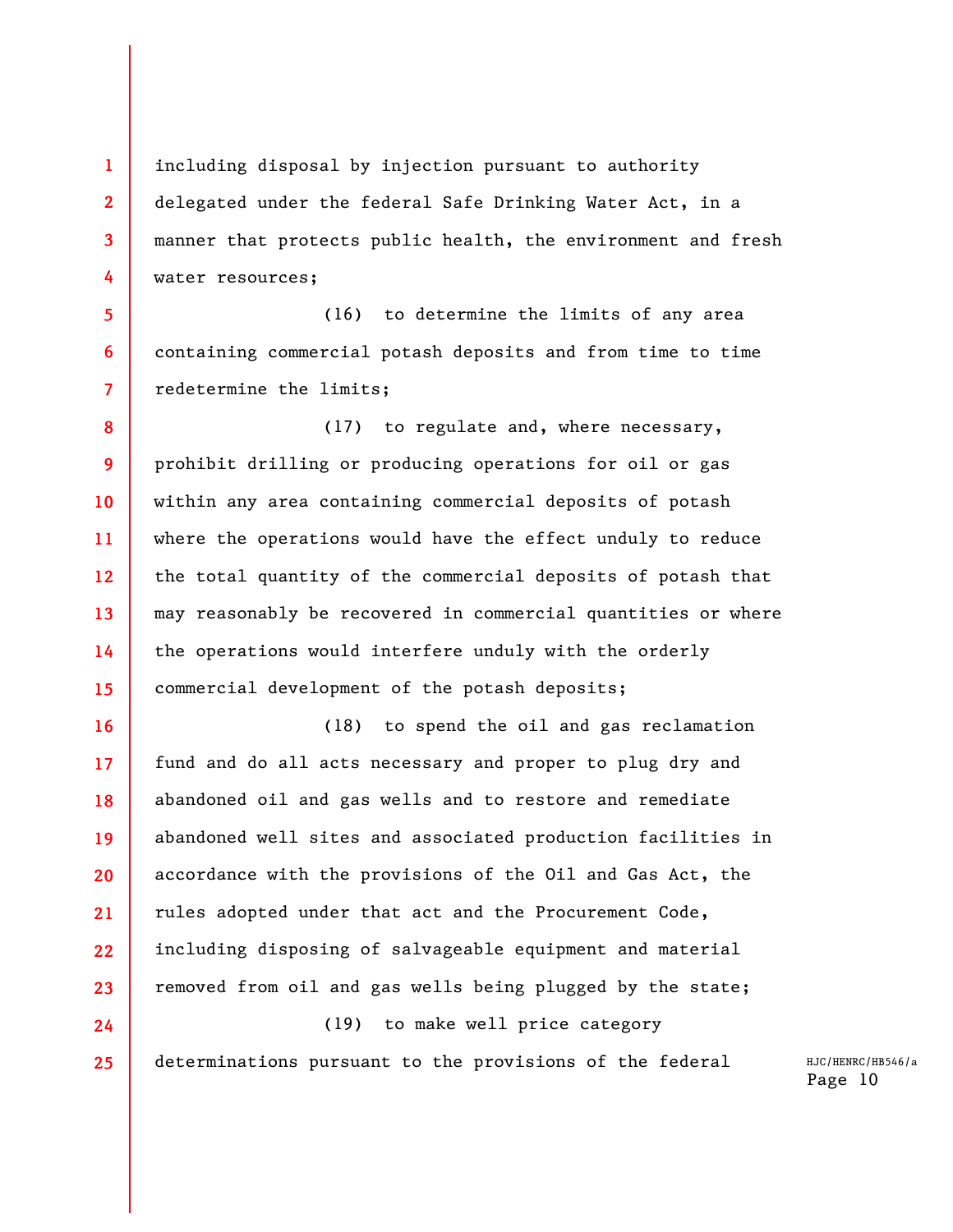**1 2 3 4 5 6 7 8 9 10 11 12 13 14 15 16 17 18 19 20 21 22 23 24**  Natural Gas Policy Act of 1978 or any successor act and, by regulation, to adopt fees for such determinations, which fees shall not exceed twenty-five dollars (\$25.00) per filing. Such fees shall be credited to the account of the oil conservation division by the state treasurer and may be expended as authorized by the legislature; (20) to regulate the construction and operation of oil treating plants and to require the posting of bonds for the reclamation of treating plant sites after cessation of operations; (21) to regulate the disposition of nondomestic wastes resulting from the exploration, development, production or storage of crude oil or natural gas to protect public health and the environment; and (22) to regulate the disposition of nondomestic wastes resulting from the oil field service industry, the transportation of crude oil or natural gas, the treatment of natural gas or the refinement of crude oil to protect public health and the environment, including administering the Water Quality Act as provided in Subsection E of Section 74-6-4 NMSA 1978." **SECTION 7.** Section 70-2-31 NMSA 1978 (being Laws 1981, Chapter 362, Section 1) is amended to read: "70-2-31. VIOLATIONS OF THE OIL AND GAS ACT--

**25** 

PENALTIES.--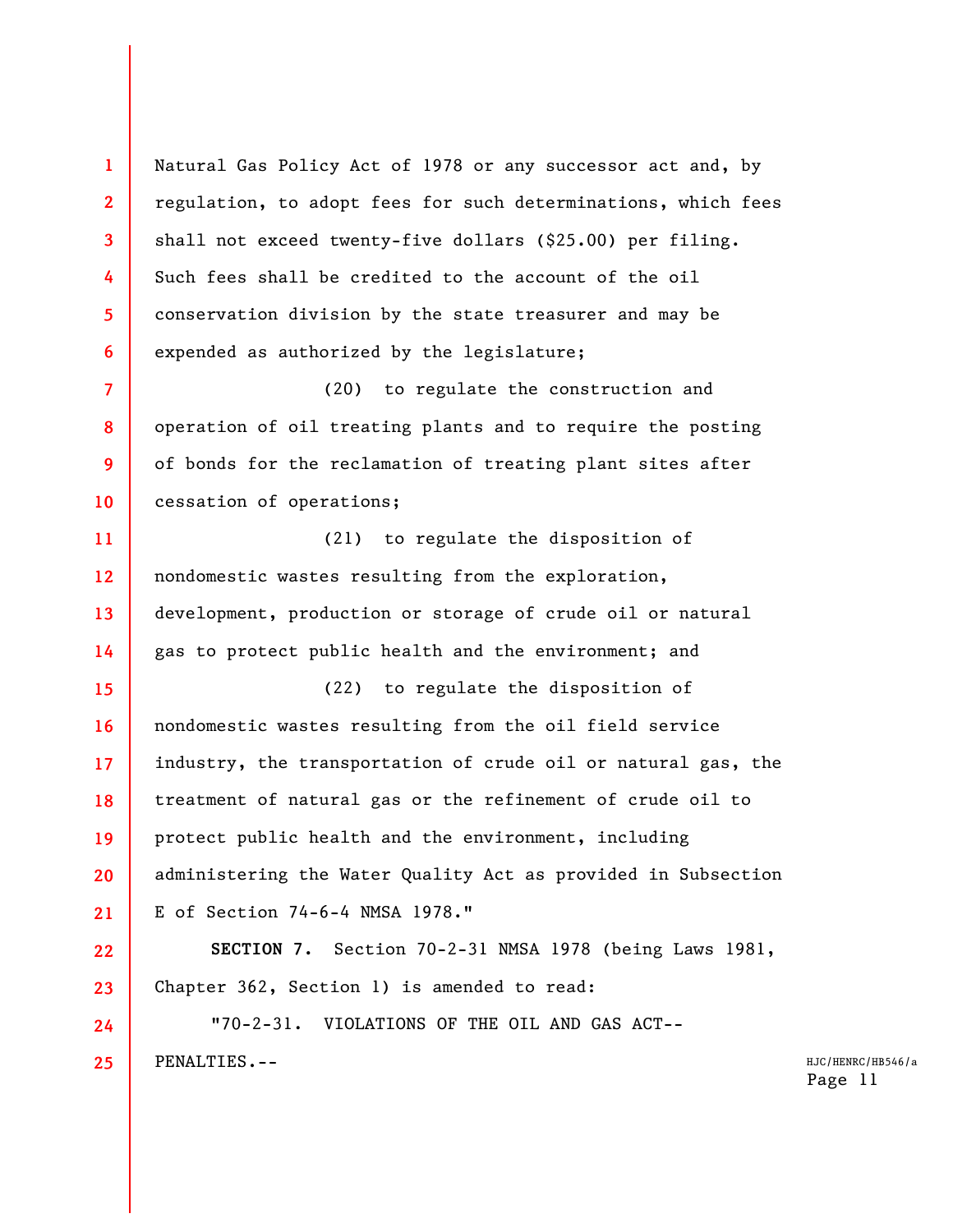A. Whenever the division determines that a person violated or is violating the Oil and Gas Act or any provision of any rule, order, permit or authorization issued pursuant to that act, the division may seek compliance and civil penalties by:

**1** 

**2** 

**3** 

**4** 

**5** 

**6** 

(1) issuing a notice of violation;

**7 8**  (2) commencing a civil action in district court for appropriate relief, including injunctive relief; or

**9 10 11 12 13 14 15**  (3) issuing a temporary cessation order if the division determines that the violation is causing or will cause an imminent danger to public health or safety or a significant imminent environmental harm. The cessation order will remain in effect until the earlier of when the violation is abated or thirty days unless a hearing is held before the division and a new order is issued.

**16 17 18 19 20 21 22 23 24 25**  B. A notice of violation issued pursuant to Paragraph (1) of Subsection A of this section shall state with reasonable specificity the nature of the violation, shall require compliance immediately or within a specified time period, shall provide notice of the availability of an informal review and the date of a hearing before the division and shall provide notice of potential sanctions, including assessing a penalty, suspending, canceling or terminating a permit or authorization, shutting in a well and plugging and abandonment of a well and forfeiting financial assurance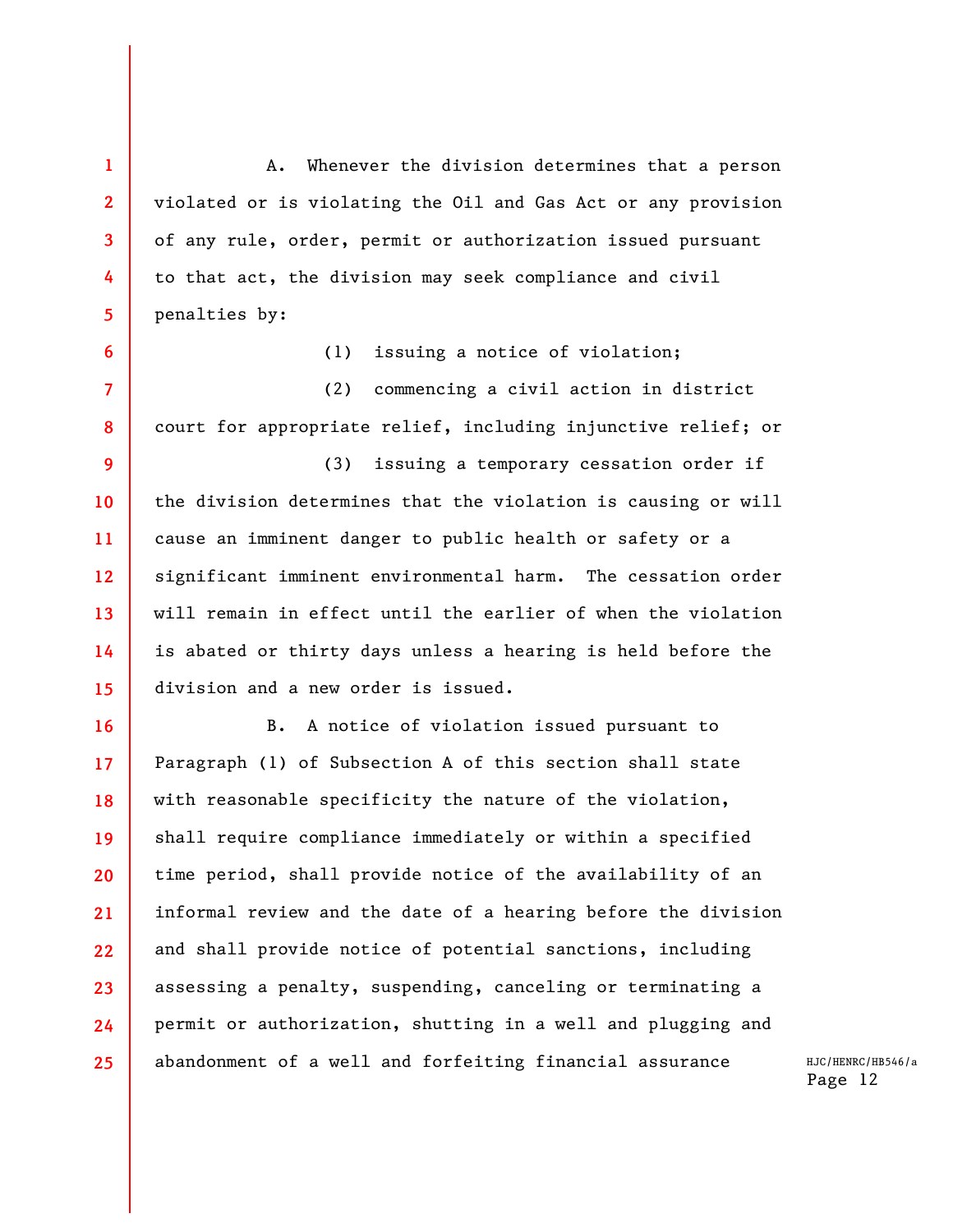**1 2** 

**5** 

**7** 

**9** 

**10** 

pursuant to Section 70-2-14 NMSA 1978.

**3 4 6 8 11 12 13 14 15**  C. If the notice of violation is not resolved informally within thirty days after service of the notice, the division shall hold a hearing and determine whether the violation should be upheld and whether any sanctions, including civil penalties, shall be assessed. In assessing a penalty authorized by this section, the division shall take into account the seriousness of the violation, any good faith efforts to comply with the applicable requirements, any history of noncompliance under the Oil and Gas Act and other relevant factors. When a decision is rendered by the division after a hearing, any party of record adversely affected shall have the right to have the matter heard de novo before the commission pursuant to Section 70-2-13 NMSA 1978.

**16 17 18 19 20 21 22 23 24 25**  D. Any civil penalty assessed by a court or by the division or commission pursuant to this section may not exceed two thousand five hundred dollars (\$2,500) per day of noncompliance for each violation unless the violation presents a risk either to the health or safety of the public or of causing significant environmental harm, or unless the noncompliance continues beyond a time specified in the notice of violation or order issued by the division, commission or court, whereupon the civil penalty may not exceed ten thousand dollars (\$10,000) per day of noncompliance for each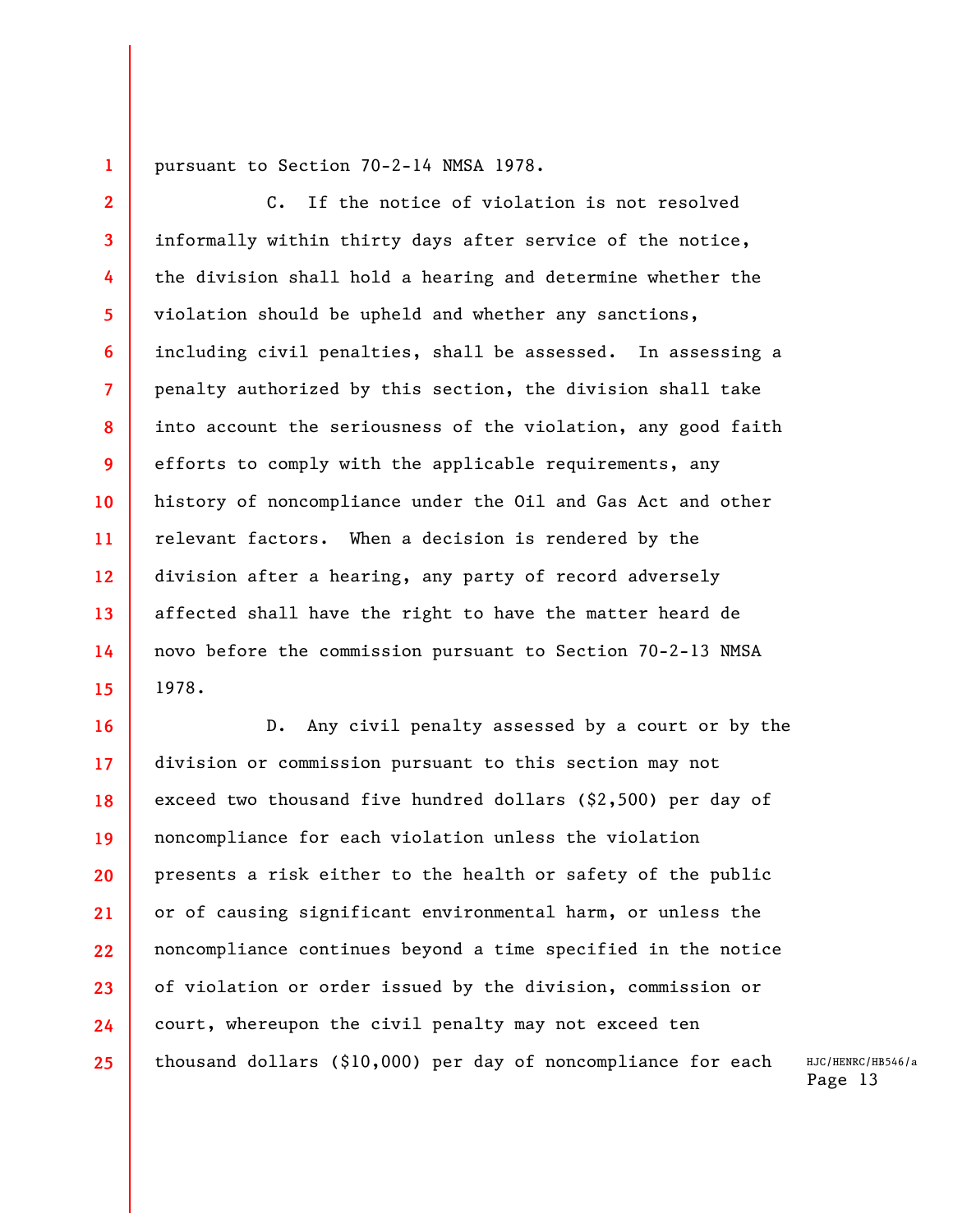**4**  violation. No penalty assessed by the division or commission after a hearing may exceed two hundred thousand dollars (\$200,000); provided that such limitation does not apply to penalties assessed by a court.

**1** 

**2** 

**3** 

**5 6 7 8 9**  E. The commission shall make rules, pursuant to Section 70-2-12.2 NMSA 1978, providing procedures for the issuance of notices of violations, the assessment of penalties and the conduct of informal proceedings and hearings pursuant to this section.

**10 11 12 13 14**  F. It is unlawful, subject to a criminal penalty of a fine of not more than five thousand dollars (\$5,000) or imprisonment for a term not exceeding three years or both such fine and imprisonment, for any person to knowingly and willfully:

**15 16 17**  (1) violate any provision of the Oil and Gas Act or any rule, regulation or order of the commission or the division issued pursuant to that act; or

**18 19 20 21**  (2) do any of the following for the purpose of evading or violating the Oil and Gas Act or any rule, regulation or order of the commission or the division issued pursuant to that act:

**22 23 24 25**  (a) make any false entry or statement in a report required by the Oil and Gas Act or by any rule, regulation or order of the commission or division issued pursuant to that act;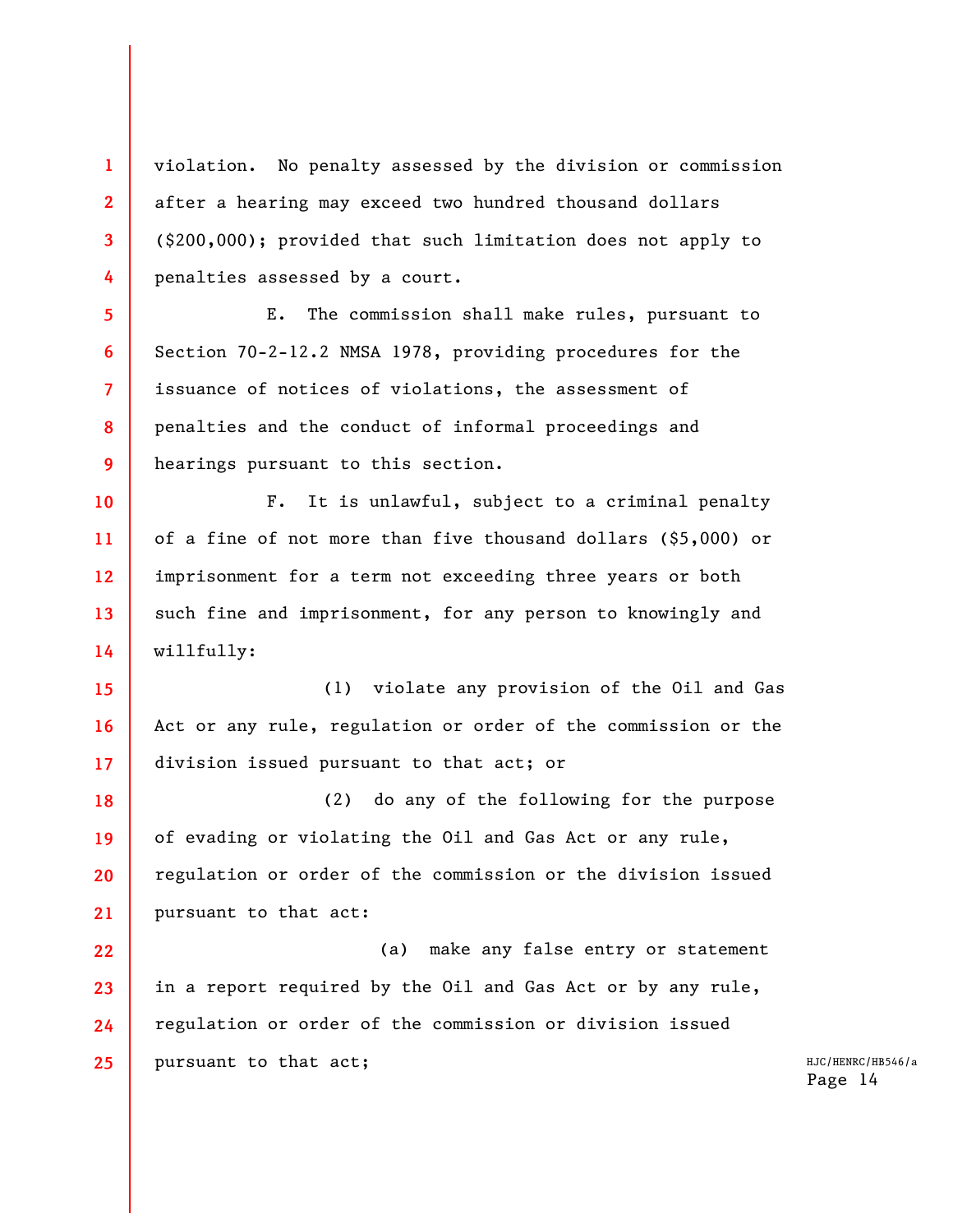**1 2 3 4 5 6 7 8 9 10 11 12 13 14 15 16 17 18 19 20 21 22 23 24 25**  (b) make or cause to be made any false entry in any record, account or memorandum required by the Oil and Gas Act or by any rule, regulation or order of the commission or division issued pursuant to that act; (c) omit or cause to be omitted from any such record, account or memorandum full, true and correct entries; or (d) remove from this state or destroy, mutilate, alter or falsify any such record, account or memorandum. G. For the purposes of Subsection F of this section, each day of violation shall constitute a separate offense. H. Any person who knowingly and willfully procures, counsels, aids or abets the commission of any act described in Subsection A or F of this section shall be subject to the same penalties as are prescribed in Subsection D or F of this section." **SECTION 8.** Section 70-2-33 NMSA 1978 (being Laws 1935, Chapter 72, Section 24, as amended) is amended to read: "70-2-33. DEFINITIONS.--As used in the Oil and Gas Act: A. "person" means: (1) any individual, estate, trust, receiver, cooperative association, club, corporation, company, firm, partnership, joint venture, syndicate or other entity; or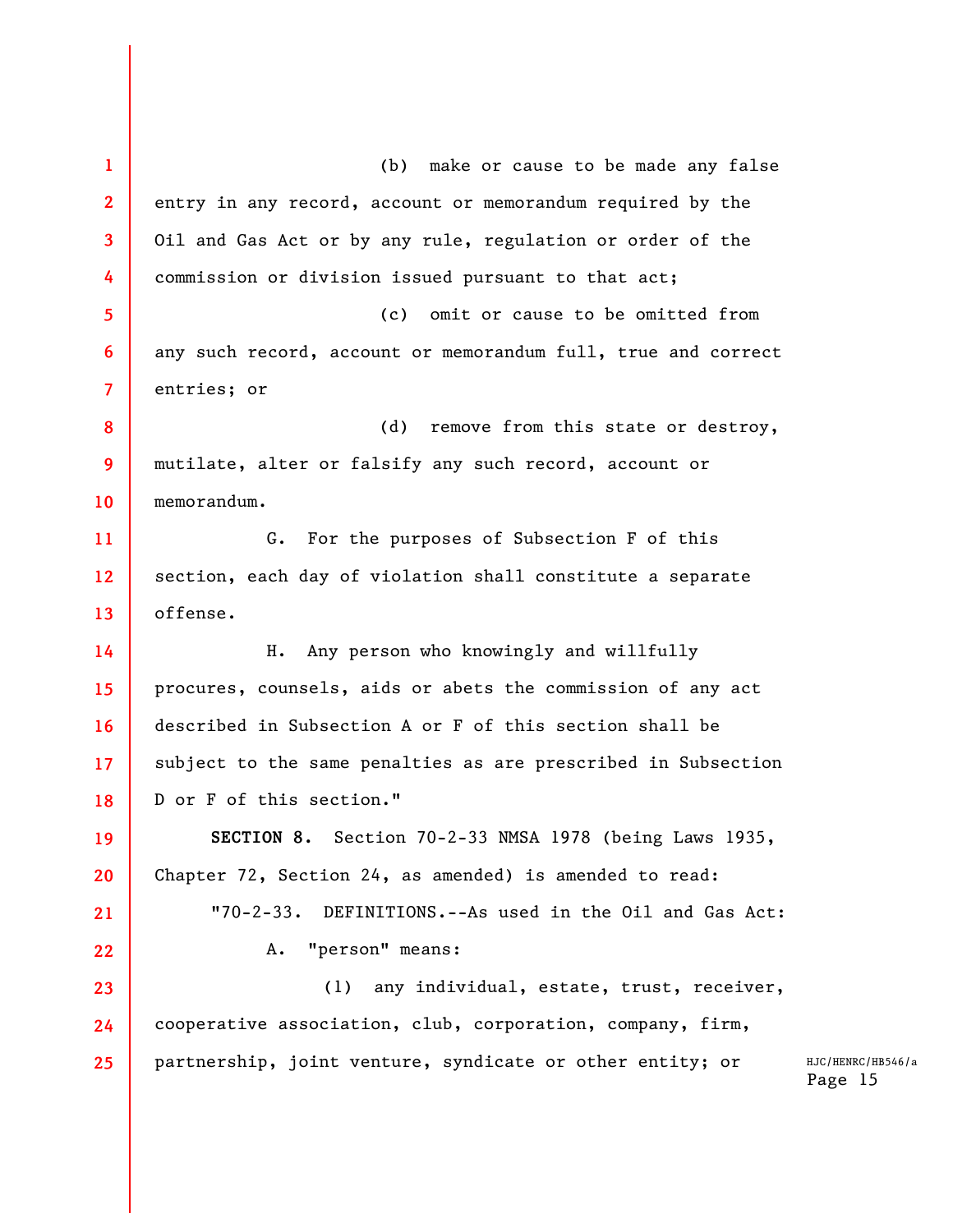**3**  (2) the United States or any agency or instrumentality thereof or the state or any political subdivision thereof;

**1** 

**2** 

**4** 

**5** 

**6** 

**7** 

**8** 

**9** 

**10** 

B. "pool" means an underground reservoir containing a common accumulation of crude petroleum oil or natural gas or both. Each zone of a general structure, which zone is completely separate from any other zone in the structure, is covered by the word "pool" as used in the Oil and Gas Act. "Pool" is synonymous with "common source of supply" and with "common reservoir";

**11 12 13 14 15 16 17**  C. "field" means the general area that is underlaid or appears to be underlaid by at least one pool and also includes the underground reservoir or reservoirs containing the crude petroleum oil or natural gas or both. The words "field" and "pool" mean the same thing when only one underground reservoir is involved; however, "field", unlike "pool", may relate to two or more pools;

**18 19 20 21 22 23 24 25**  D. "product" means any commodity or thing made or manufactured from crude petroleum oil or natural gas and all derivatives of crude petroleum oil or natural gas, including refined crude oil, crude tops, topped crude, processed crude petroleum, residue from crude petroleum, cracking stock, uncracked fuel oil, treated crude oil, fuel oil, residuum, gas oil, naphtha, distillate, gasoline, kerosene, benzine, wash oil, waste oil, lubricating oil and blends or mixtures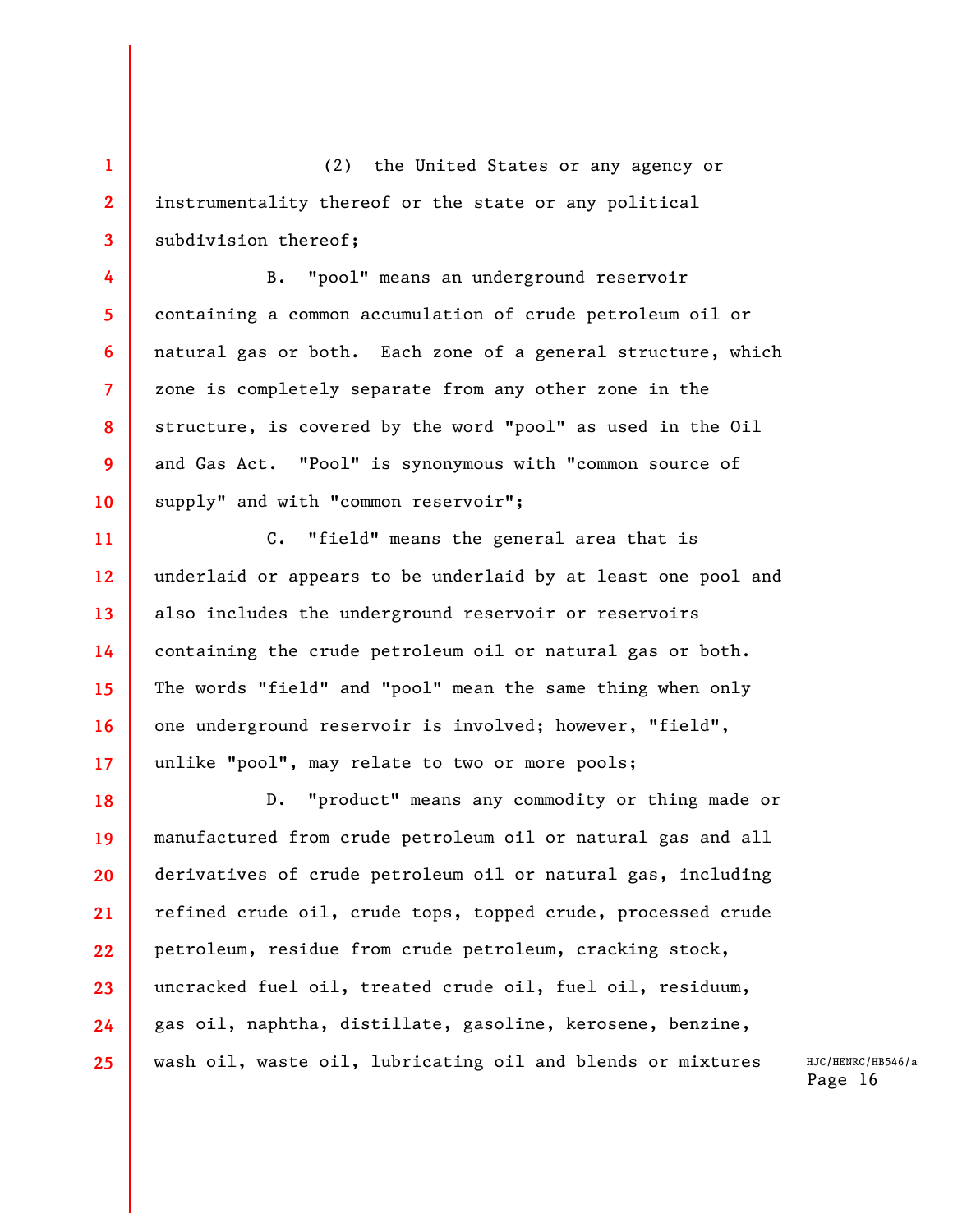of crude petroleum oil or natural gas or any derivative thereof;

**1** 

**2** 

**3** 

**4** 

**5** 

**6** 

E. "owner" means the person who has the right to drill into and to produce from any pool and to appropriate the production either for the person or for the person and another;

**7 8**  F. "producer" means the owner of a well capable of producing oil or natural gas or both in paying quantities;

**9 10 11 12 13 14**  G. "gas transportation facility" means a pipeline in operation serving gas wells for the transportation of natural gas or some other device or equipment in like operation whereby natural gas produced from gas wells connected therewith can be transported or used for consumption;

**15 16 17 18 19 20 21 22 23 24 25**  H. "correlative rights" means the opportunity afforded, so far as it is practicable to do so, to the owner of each property in a pool to produce without waste the owner's just and equitable share of the oil or gas or both in the pool, being an amount, so far as can be practicably determined and so far as can be practicably obtained without waste, substantially in the proportion that the quantity of recoverable oil or gas or both under the property bears to the total recoverable oil or gas or both in the pool and, for such purpose, to use the owner's just and equitable share of the reservoir energy;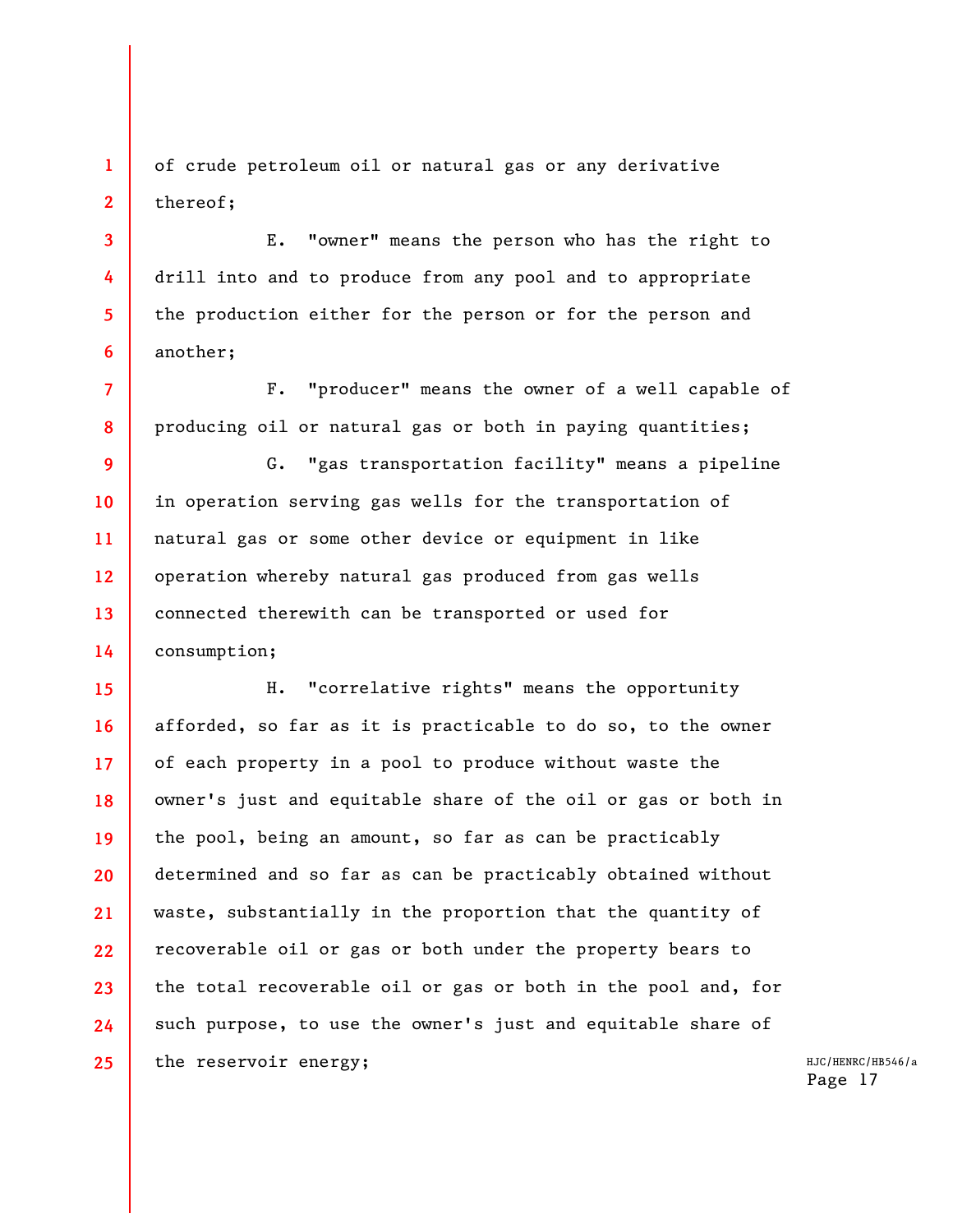**1 2 3 4 5 6 7 8 9 10 11 12 13 14 15 16 17 18 19 20 21 22 23 24 25**  I. "potash" means the naturally occurring bedded deposits of the salts of the element potassium; J. "casinghead gas" means any gas or vapor or both indigenous to an oil stratum and produced from such stratum with oil, including any residue gas remaining after the processing of casinghead gas to remove its liquid components; K. "produced water" means a fluid that is an incidental byproduct from drilling for or the production of oil and gas; L. "commission" means the oil conservation commission; and M. "division" means the oil conservation division of the energy, minerals and natural resources department." **SECTION 9.** A new section of the Oil and Gas Act is enacted to read: "REPORTING REQUIREMENT.--No later than October 1 of each year, the division shall report to the appropriate interim committee of the legislature and to the governor and shall post on the agency website: A. the number of notices of violation that the division issued pursuant to the Oil and Gas Act during the previous fiscal year; B. the total amount of penalties collected by the division for violations pursuant to the Oil and Gas Act during the previous fiscal year;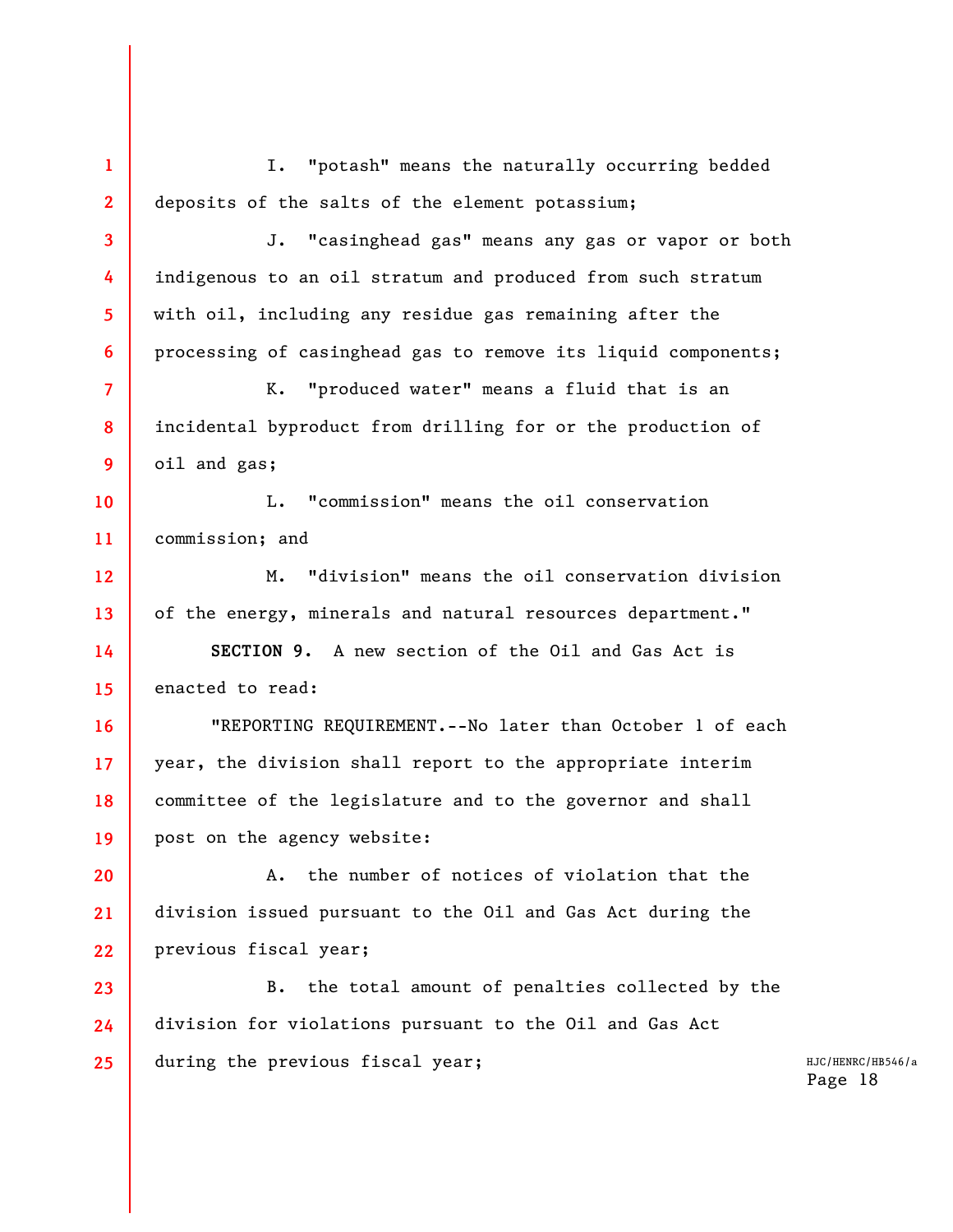**1 2 3 4 5 6 7 8 9 10 11 12 13 14 15 16 17 18 19 20 21 22 23 24 25**  C. for each penalty collected, the following information: (1) the name of the person penalized and the location of the violation; and (2) the nature of the violation and the calculation of the penalty collected; and D. the number and nature of lawsuits filed for a violation of the Oil and Gas Act, including the names of defendants, the nature of the violation and the outcome of the litigation." **SECTION 10.** Section 74-6-2 NMSA 1978 (being Laws 1967, Chapter 190, Section 2, as amended) is amended to read: "74-6-2. DEFINITIONS.--As used in the Water Quality Act: A. "gray water" means untreated household wastewater that has not come in contact with toilet waste and includes wastewater from bathtubs, showers, washbasins, clothes washing machines and laundry tubs, but does not include wastewater from kitchen sinks or dishwashers or laundry water from the washing of material soiled with human excreta, such as diapers; B. "water contaminant" means any substance that could alter, if discharged or spilled, the physical, chemical, biological or radiological qualities of water. "Water contaminant" does not mean source, special nuclear or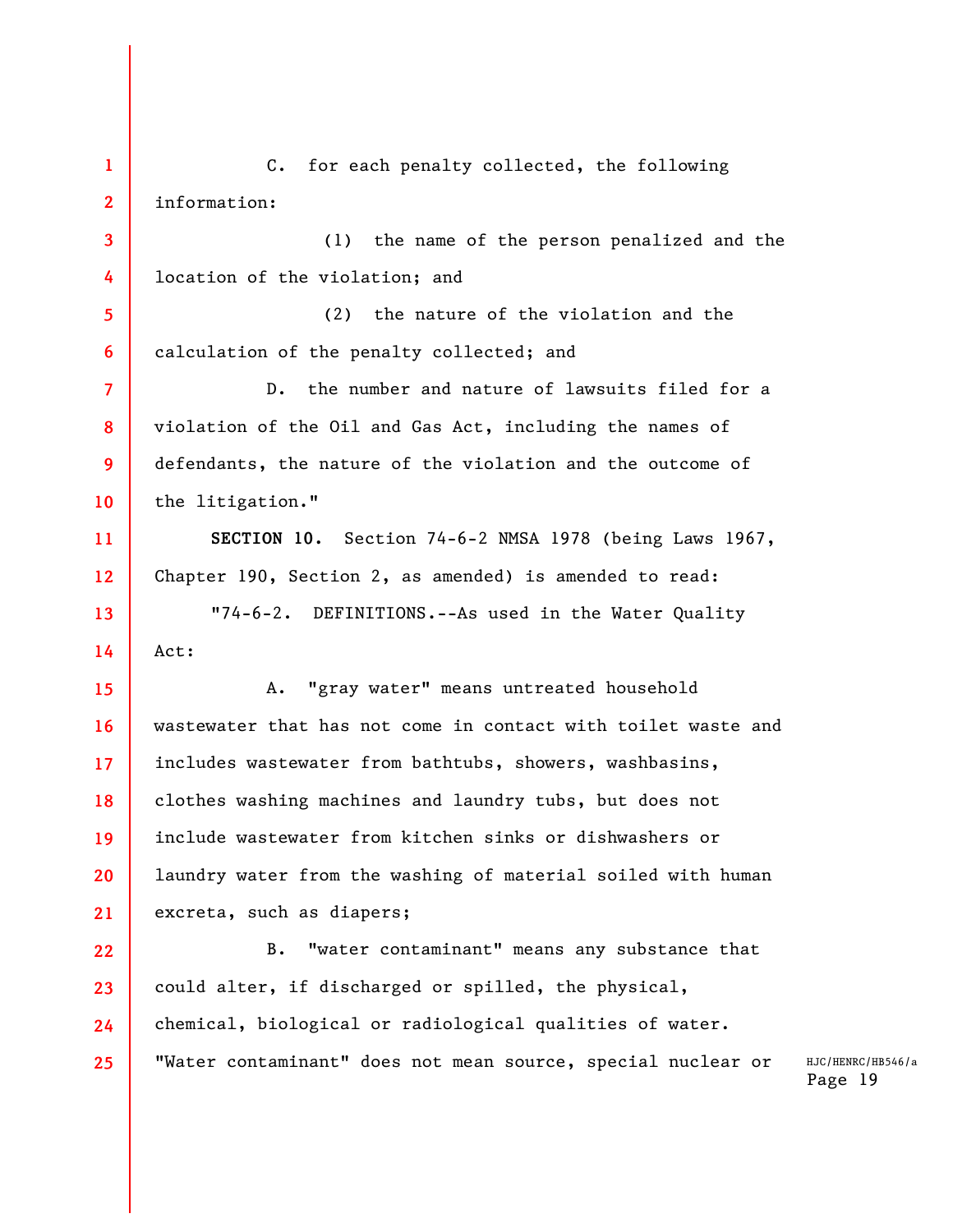**1 2**  byproduct material as defined by the federal Atomic Energy Act of 1954;

**4**  C. "water pollution" means introducing or permitting the introduction into water, either directly or indirectly, of one or more water contaminants in such quantity and of such duration as may with reasonable probability injure human health, animal or plant life or property, or to unreasonably interfere with the public welfare or the use of property;

**10 11 12**  D. "wastes" means sewage, industrial wastes or any other liquid, gaseous or solid substance that may pollute any waters of the state;

**13 14 15 16 17**  E. "sewer system" means pipelines, conduits, pumping stations, force mains or any other structures, devices, appurtenances or facilities used for collecting or conducting wastes to an ultimate point for treatment or disposal;

**18 19 20**  F. "treatment works" means any plant or other works used for the purpose of treating, stabilizing or holding wastes;

**21 22 23 24**  G. "sewerage system" means a system for disposing of wastes, either by surface or underground methods, and includes sewer systems, treatment works, disposal wells and other systems;

**25** 

**3** 

**5** 

**6** 

**7** 

**8** 

**9** 

H. "water" means all water, including water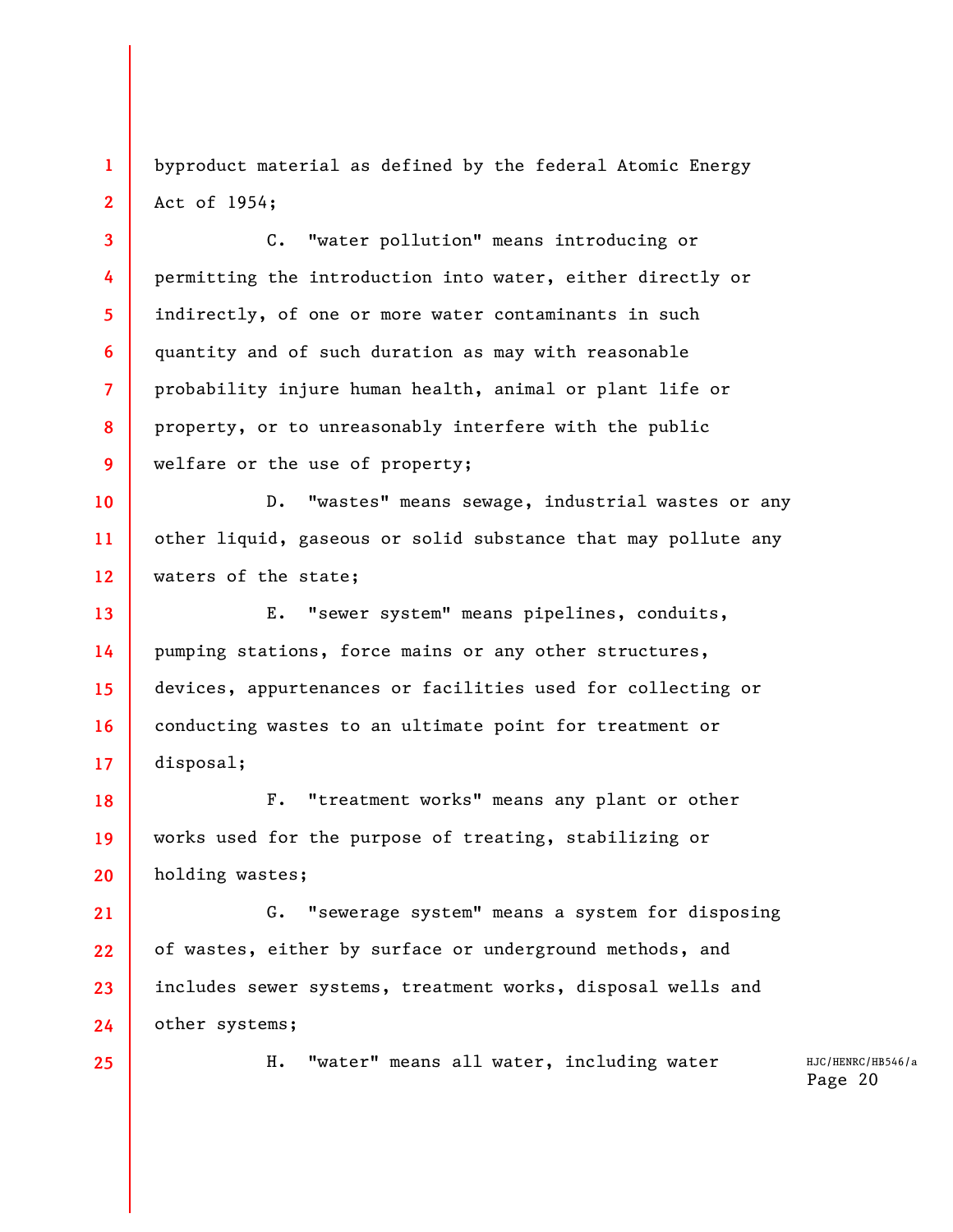**1 2 3 4**  situated wholly or partly within or bordering upon the state, whether surface or subsurface, public or private, except private waters that do not combine with other surface or subsurface water;

**5 6 7 8 9 10**  I. "person" means an individual or any other entity, including partnerships, corporations, associations, responsible business or association agents or officers, the state or a political subdivision of the state or any agency, department or instrumentality of the United States and any of its officers, agents or employees;

**11 12**  J. "commission" means the water quality control commission;

**13 14**  K. "constituent agency" means, as the context may require, any or all of the following agencies of the state:

**15 16 17 18 19 20 21 22 23 24 25**  (1) the department of environment; (2) the state engineer and the interstate stream commission; (3) the department of game and fish; (4) the oil conservation commission; (5) the state parks division of the energy, minerals and natural resources department; (6) the New Mexico department of agriculture; (7) the soil and water conservation commission; and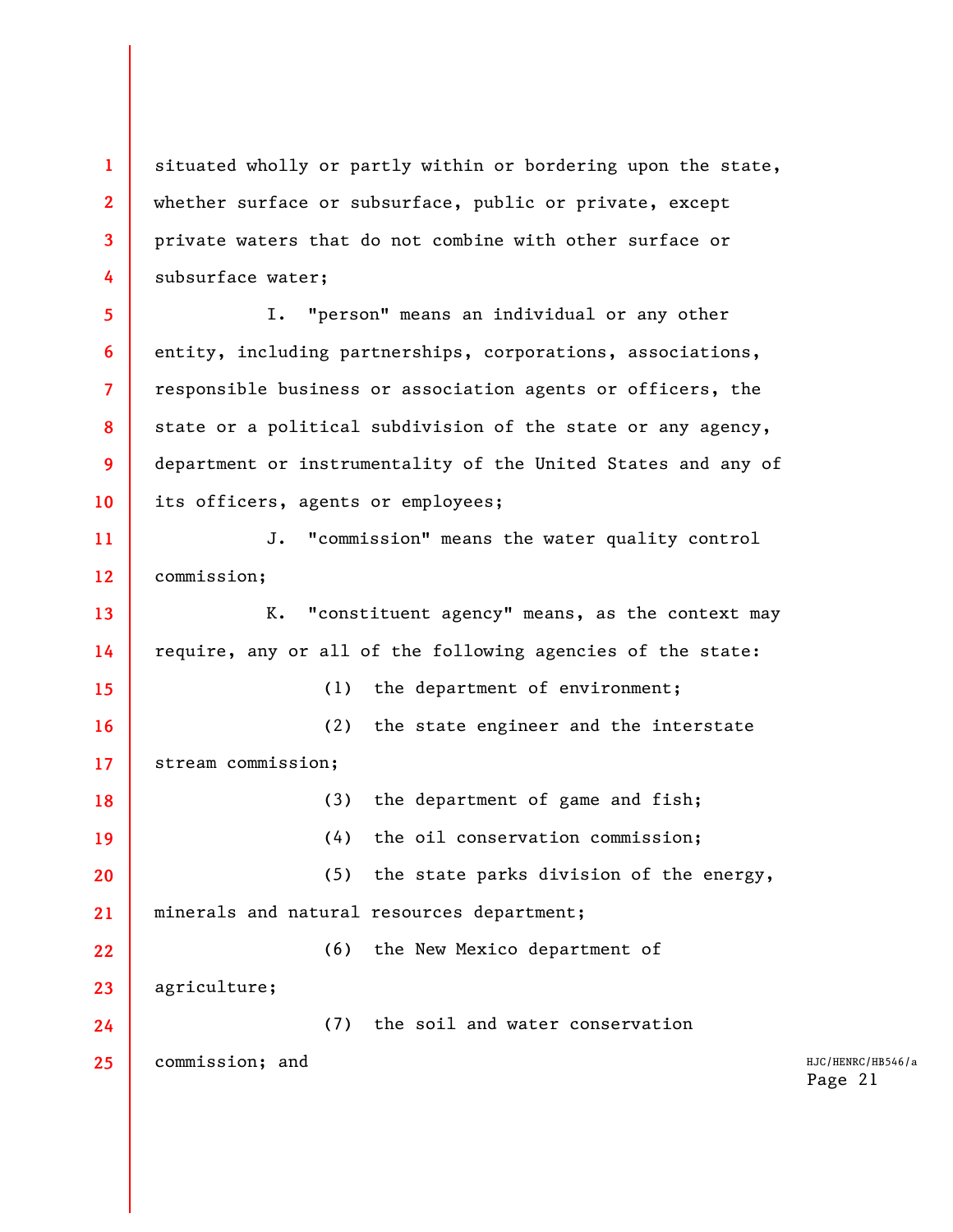**1 2 3 4 5 6 7 8 9 10 11 12 13 14 15 16 17 18 19 20 21 22 23 24 25**  (8) the bureau of geology and mineral resources at the New Mexico institute of mining and technology; L. "new source" means: (1) any source, the construction of which is commenced after the publication of proposed regulations prescribing a standard of performance applicable to the source; or (2) any existing source when modified to treat substantial additional volumes or when there is a substantial change in the character of water contaminants treated; M. "source" means a building, structure, facility or installation from which there is or may be a discharge of water contaminants directly or indirectly into water; N. "septage" means the residual wastes and water periodically pumped from a liquid waste treatment unit or from a holding tank for maintenance or disposal purposes; O. "sludge" means solid, semi-solid or liquid waste generated from a municipal, commercial or industrial wastewater treatment plant, water supply treatment plant or air pollution control facility that is associated with the treatment of these wastes. "Sludge" does not mean treated effluent from a wastewater treatment plant; P. "substantial adverse environmental impact"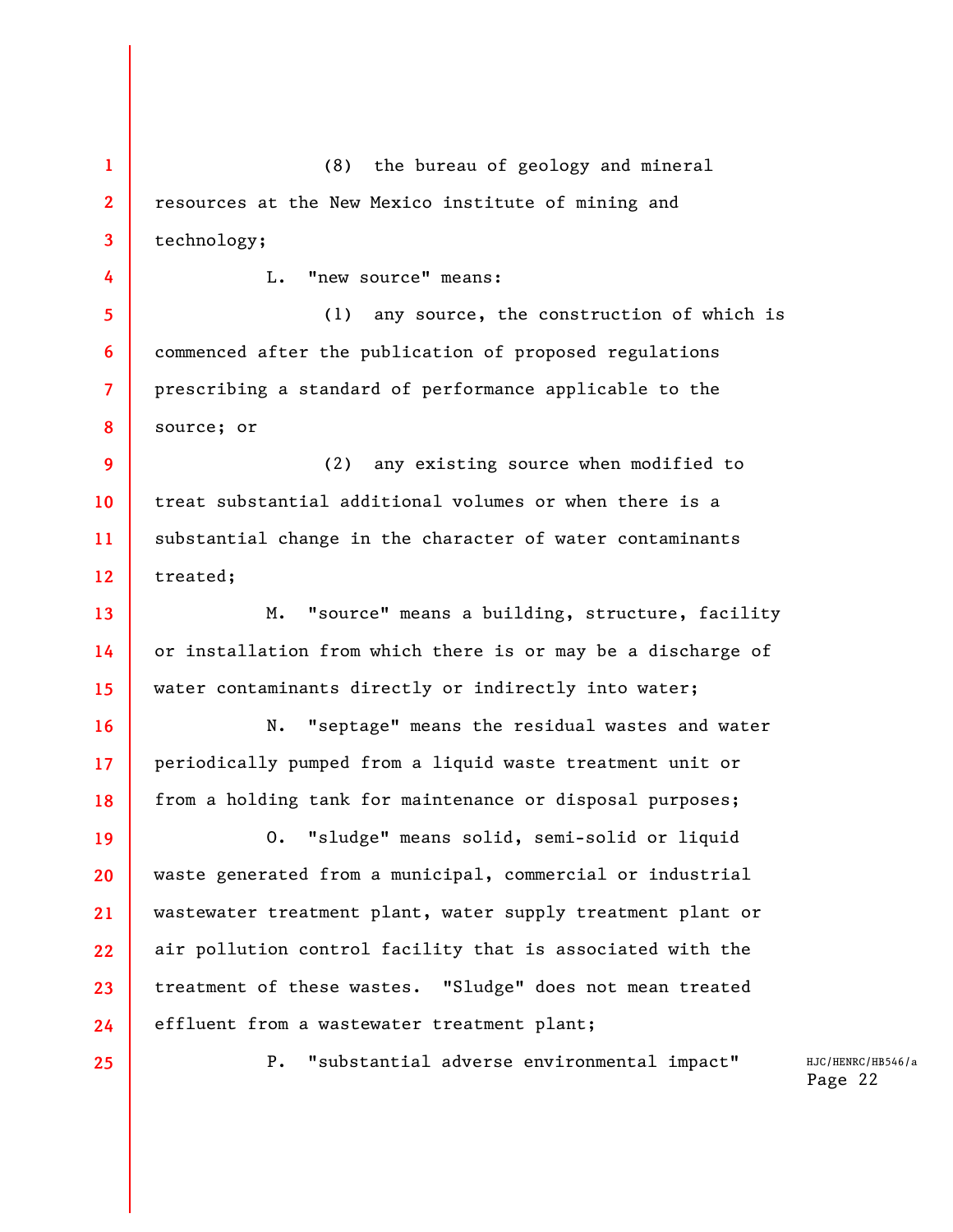**1 2**  means that an act or omission of the violator causes harm or damage:

**3 4 5 6 7 8 9 10 11 12 13 14 15 16 17 18 19 20 21 22 23 24 25**  (1) to human beings; or (2) that amounts to more than ten thousand dollars (\$10,000) damage or mitigation costs to flora, including agriculture crops; fish or other aquatic life; waterfowl or other birds; livestock or wildlife or damage to their habitats; ground water or surface water; or the lands of the state; Q. "federal act" means the Federal Water Pollution Control Act, its subsequent amendment and successor provisions; R. "standards of performance" means any standard, effluent limitation or effluent standard adopted pursuant to the federal act or the Water Quality Act; and S. "produced water" means a fluid that is an incidental byproduct from drilling for or the production of oil and gas." **SECTION 11.** Section 74-6-4 NMSA 1978 (being Laws 1967, Chapter 190, Section 4, as amended) is amended to read: "74-6-4. DUTIES AND POWERS OF COMMISSION.--The commission: A. may accept and supervise the administration of loans and grants from the federal government and from other sources, public or private, which loans and grants shall not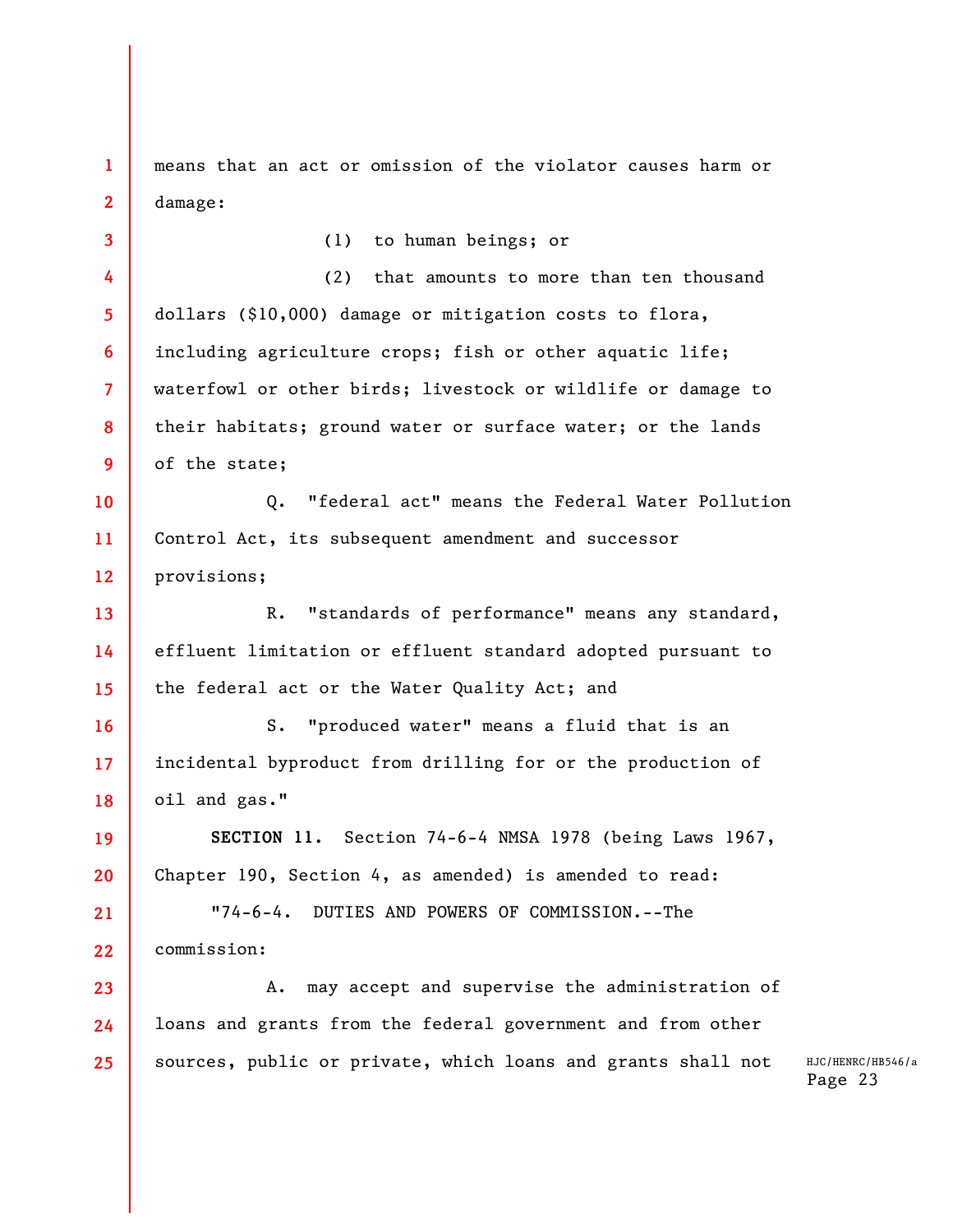be expended for other than the purposes for which provided;

**1** 

**2** 

**3** 

**4** 

**5** 

**6** 

**7** 

B. shall adopt a comprehensive water quality management program and develop a continuing planning process;

C. shall not adopt or promulgate a standard or regulation that exceeds a grant of rulemaking authority listed in the statutory section of the Water Quality Act authorizing the standard or regulation;

**8 9 10 11 12 13 14 15 16 17 18 19 20 21**  D. shall adopt water quality standards for surface and ground waters of the state based on credible scientific data and other evidence appropriate under the Water Quality Act. The standards shall include narrative standards and, as appropriate, the designated uses of the waters and the water quality criteria necessary to protect such uses. The standards shall at a minimum protect the public health or welfare, enhance the quality of water and serve the purposes of the Water Quality Act. In making standards, the commission shall give weight it deems appropriate to all facts and circumstances, including the use and value of the water for water supplies, propagation of fish and wildlife, recreational purposes and agricultural, industrial and other purposes;

**22 23 24 25**  E. shall adopt, promulgate and publish regulations to prevent or abate water pollution in the state or in any specific geographic area, aquifer or watershed of the state or in any part thereof, or for any class of waters, and to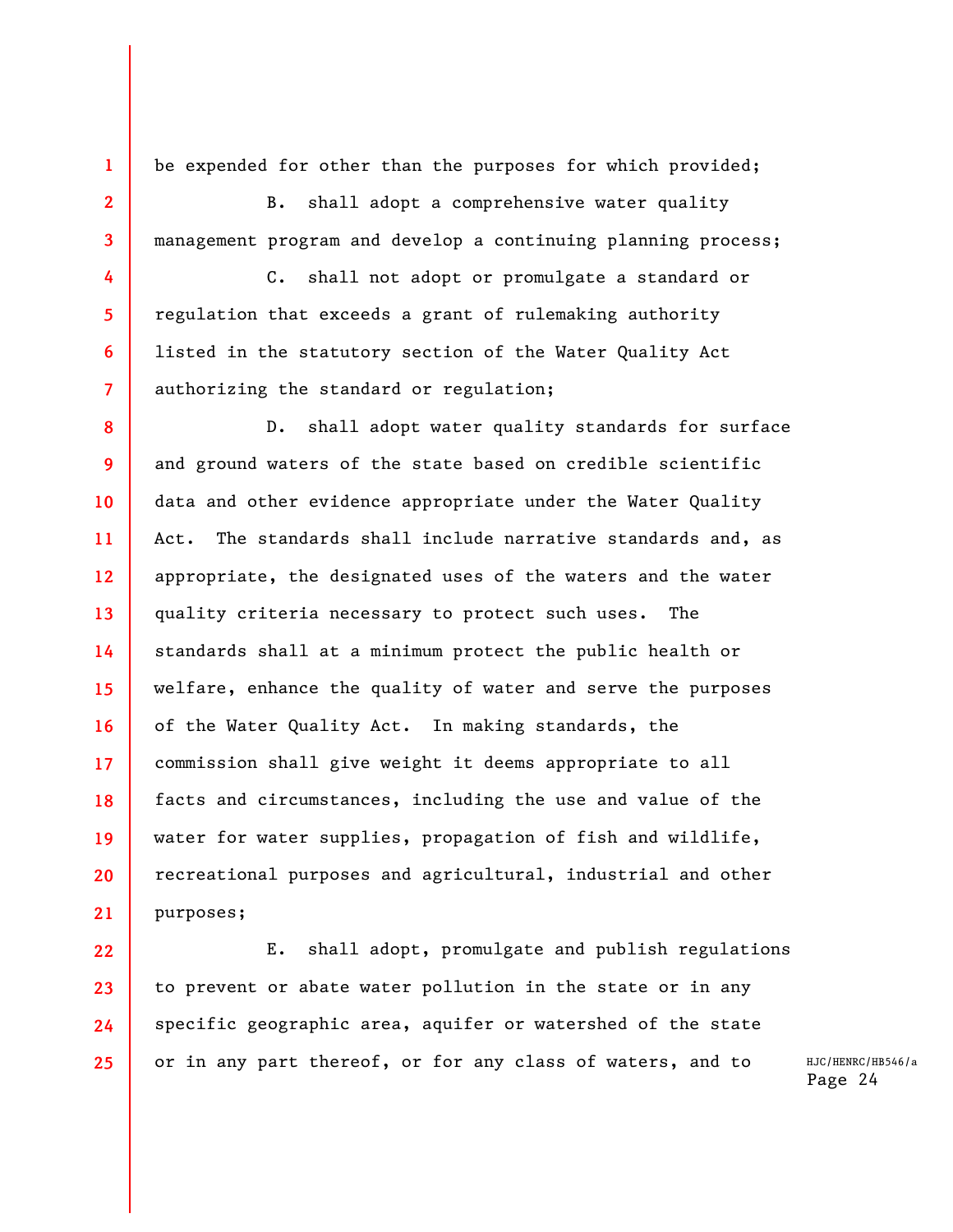**1 2 3 4 5 6 7 8 9 10 11 12 13 14 15 16 17 18 19 20**  govern the disposal of septage and sludge and the use of sludge for various beneficial purposes. The regulations governing the disposal of septage and sludge may include the use of tracking and permitting systems or other reasonable means necessary to assure that septage and sludge are designated for disposal in, and arrive at, disposal facilities, other than facilities on the premises where the septage and sludge is generated, for which a permit or other authorization has been issued pursuant to the federal act or the Water Quality Act. Regulations may specify a standard of performance for new sources that reflects the greatest reduction in the concentration of water contaminants that the commission determines to be achievable through application of the best available demonstrated control technology, processes, operating methods or other alternatives, including where practicable a standard permitting no discharge of pollutants. In making regulations, the commission shall give weight it deems appropriate to all relevant facts and circumstances, including: (1) the character and degree of injury to or

**21**  interference with health, welfare, environment and property;

**22 23 24**  (2) the public interest, including the social and economic value of the sources of water contaminants;

```
25
```
(3) the technical practicability and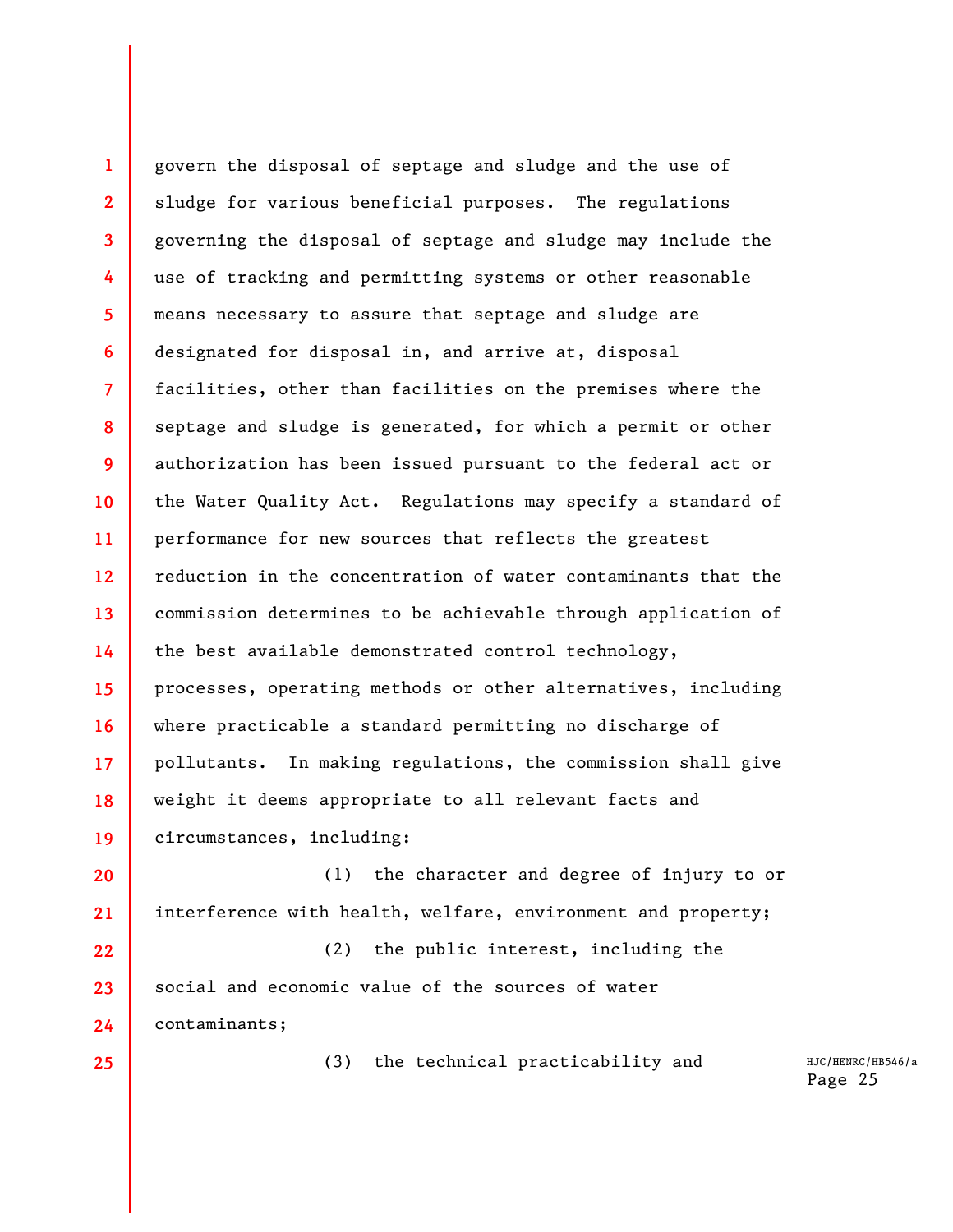**1 2 3 4 5 6 7 8 9 10 11 12 13 14 15 16 17 18 19 20 21 22 23 24 25**  economic reasonableness of reducing or eliminating water contaminants from the sources involved and previous experience with equipment and methods available to control the water contaminants involved; (4) the successive uses, including domestic, commercial, industrial, pastoral, agricultural, wildlife and recreational uses; (5) feasibility of a user or a subsequent user treating the water before a subsequent use; (6) property rights and accustomed uses; and (7) federal water quality requirements; F. shall assign responsibility for administering its regulations to constituent agencies so as to assure adequate coverage and prevent duplication of effort. To this end, the commission may make such classification of waters and sources of water contaminants as will facilitate the assignment of administrative responsibilities to constituent agencies. The commission shall also hear and decide disputes between constituent agencies as to jurisdiction concerning any matters within the purpose of the Water Quality Act. In assigning responsibilities to constituent agencies, the commission shall give priority to the primary interests of the constituent agencies. The department of environment shall provide technical services, including certification of permits pursuant to the federal act, and shall maintain a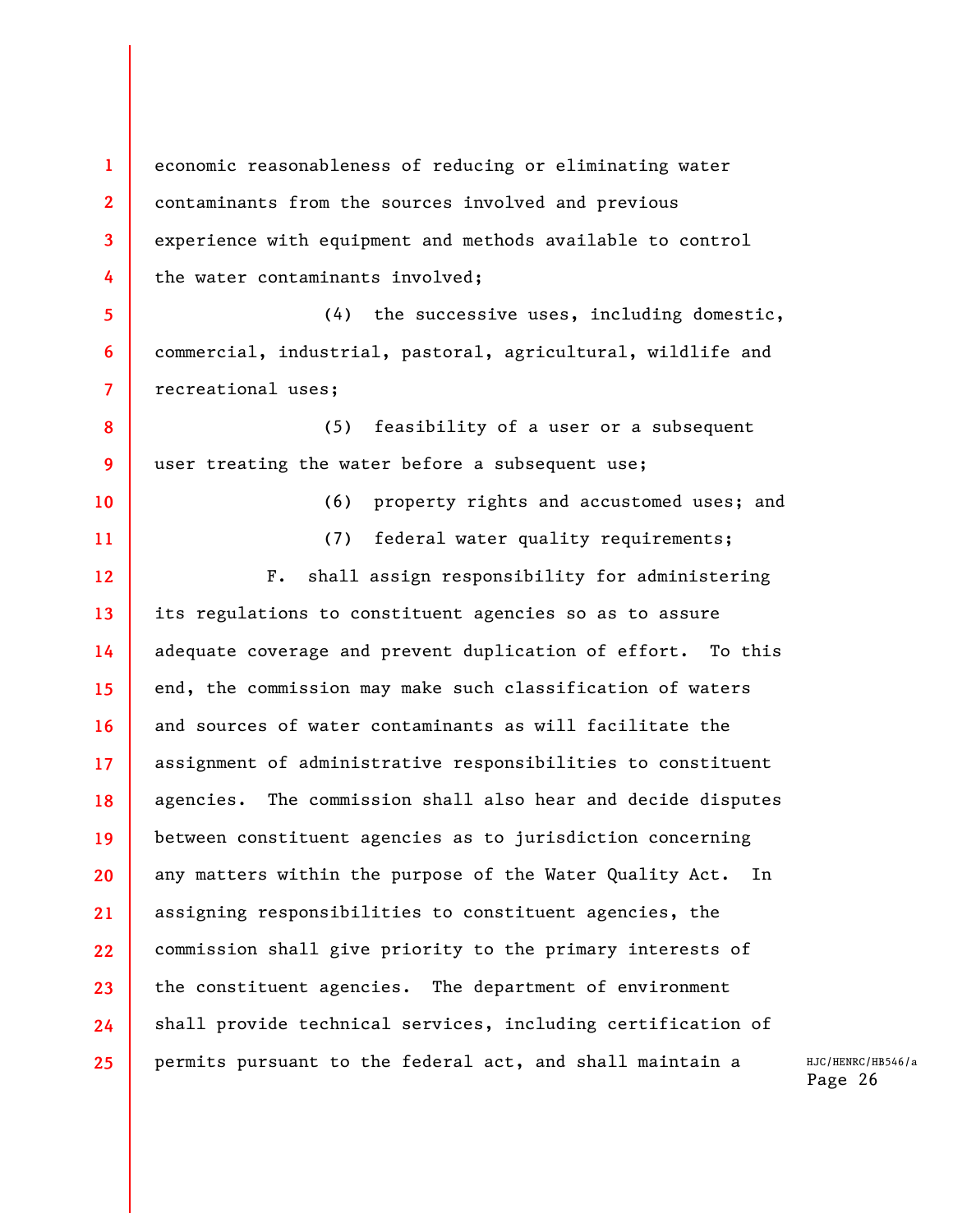**1 2**  repository of the scientific data required by the Water Quality Act;

**3** 

**4** 

**5** 

**6** 

**7** 

G. may enter into or authorize constituent agencies to enter into agreements with the federal government or other state governments for purposes consistent with the Water Quality Act and receive and allocate to constituent agencies funds made available to the commission;

**8 9 10 11 12 13 14 15 16 17 18 19**  H. may grant an individual variance from any regulation of the commission whenever it is found that compliance with the regulation will impose an unreasonable burden upon any lawful business, occupation or activity. The commission may only grant a variance conditioned upon a person effecting a particular abatement of water pollution within a reasonable period of time. Any variance shall be granted for the period of time specified by the commission. The commission shall adopt regulations specifying the procedure under which variances may be sought, which regulations shall provide for the holding of a public hearing before any variance may be granted;

**20 21 22 23 24 25**  I. may adopt regulations to require the filing with it or a constituent agency of proposed plans and specifications for the construction and operation of new sewer systems, treatment works or sewerage systems or extensions, modifications of or additions to new or existing sewer systems, treatment works or sewerage systems. Filing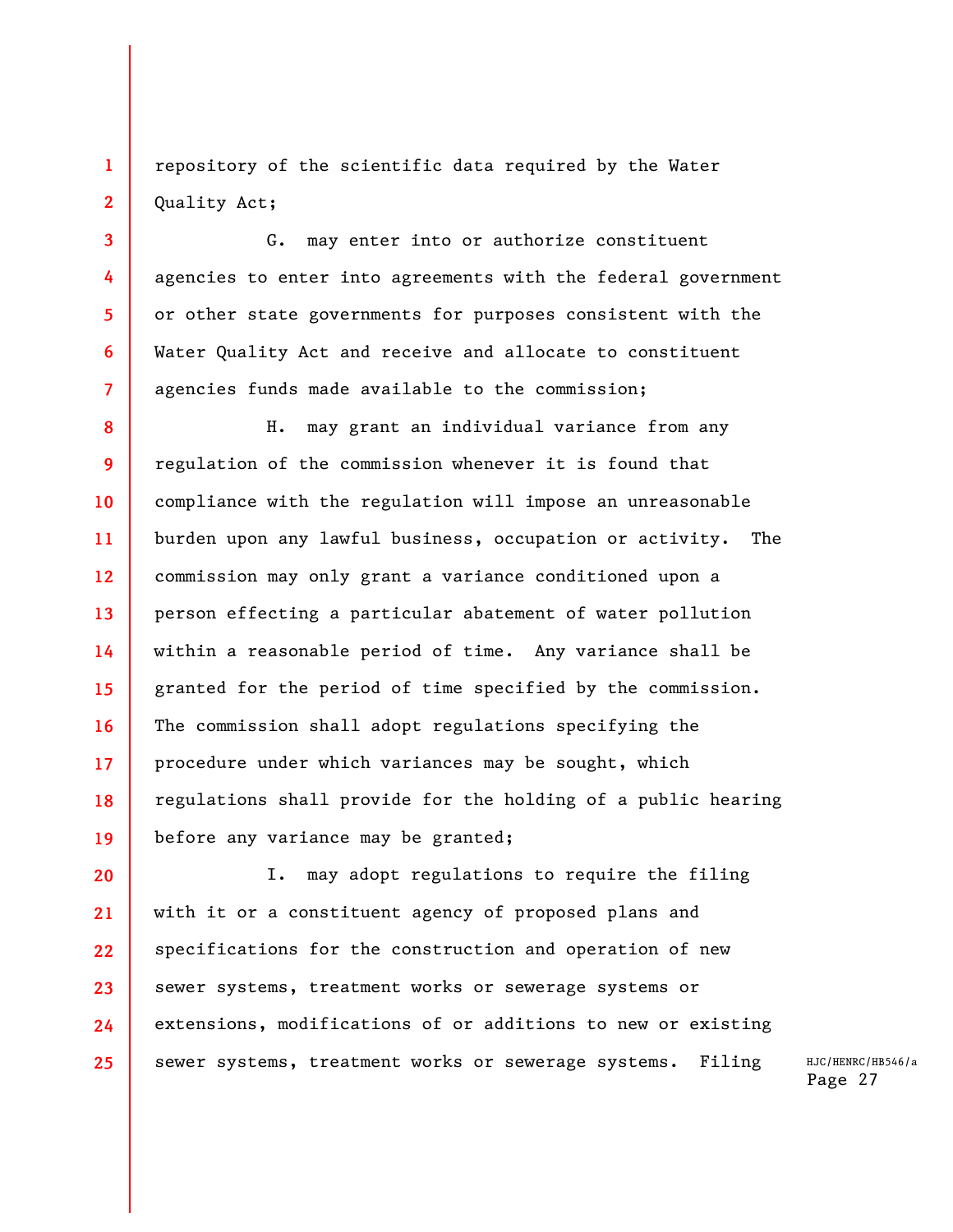with and approval by the federal housing administration of plans for an extension to an existing or construction of a new sewerage system intended to serve a subdivision solely residential in nature shall be deemed compliance with all provisions of this subsection;

**1** 

**2** 

**3** 

**4** 

**5** 

**6** 

**7** 

**8** 

J. may adopt regulations requiring notice to it or a constituent agency of intent to introduce or allow the introduction of water contaminants into waters of the state;

**9 10 11 12 13 14 15 16 17 18 19 20 21 22 23 24 25**  K. shall specify in regulations the measures to be taken to prevent water pollution and to monitor water quality. The commission may adopt regulations for particular industries. The commission shall adopt regulations for the dairy industry and the copper industry. The commission shall consider, in addition to the factors listed in Subsection E of this section, the best available scientific information. The regulations may include variations in requirements based on site-specific factors, such as depth and distance to ground water and geological and hydrological conditions. The constituent agency shall establish an advisory committee composed of persons with knowledge and expertise particular to the industry category and other interested stakeholders to advise the constituent agency on appropriate regulations to be proposed for adoption by the commission. The regulations shall be developed and adopted in accordance with a schedule approved by the commission. The schedule shall incorporate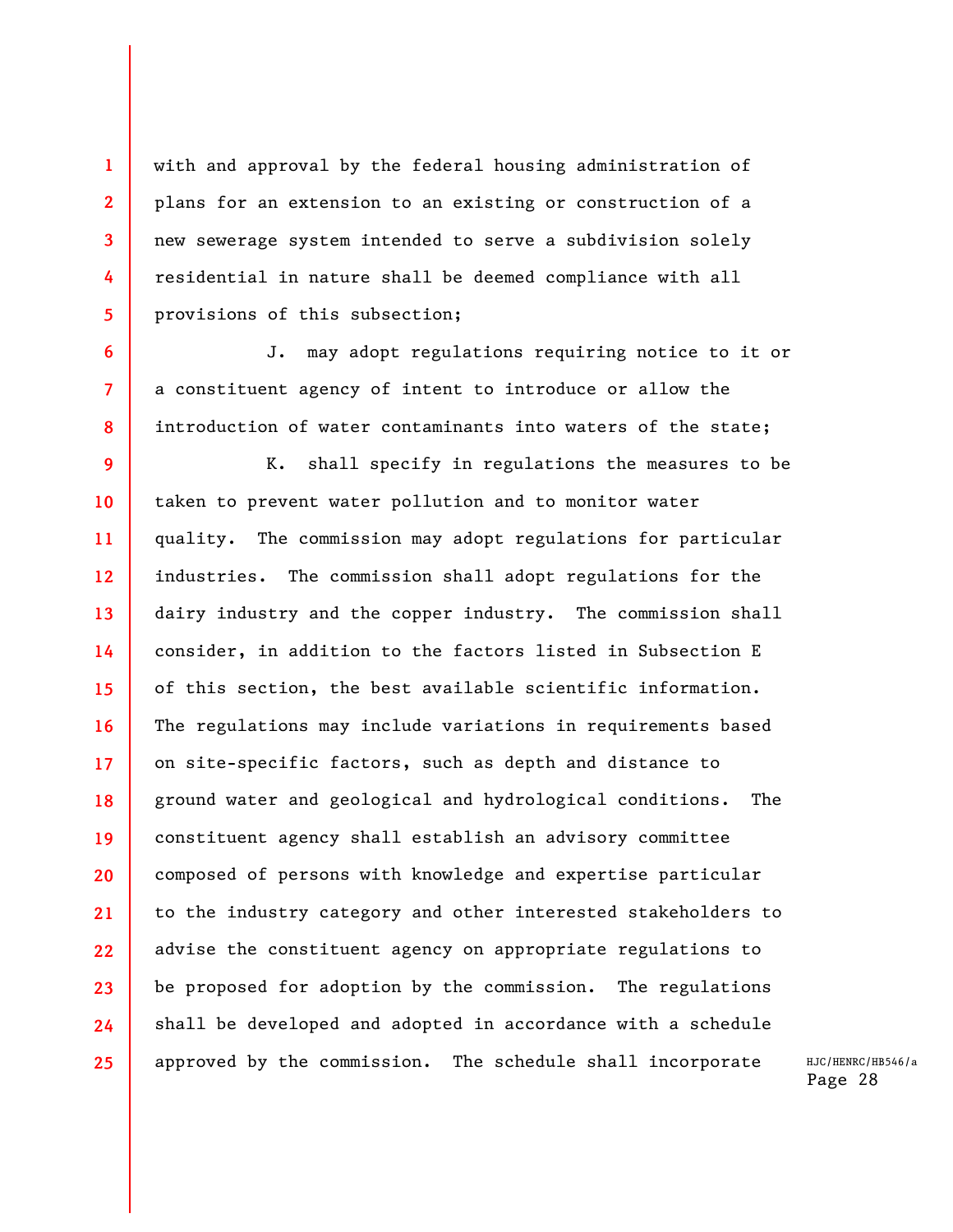an opportunity for public input and stakeholder negotiations;

**1** 

**2** 

**3** 

**4** 

**5** 

**6** 

**7** 

L. may adopt regulations establishing pretreatment standards that prohibit or control the introduction into publicly owned sewerage systems of water contaminants that are not susceptible to treatment by the treatment works or that would interfere with the operation of the treatment works;

**8 9 10 11 12 13**  M. shall not require a permit respecting the use of water in irrigated agriculture, except in the case of the employment of a specific practice in connection with such irrigation that documentation or actual case history has shown to be hazardous to public health or the environment or for the use of produced water;

**14 15 16 17**  N. shall not require a permit for applying less than two hundred fifty gallons per day of private residential gray water originating from a residence for the resident's household gardening, composting or landscape irrigation if:

**18 19 20**  (1) a constructed gray water distribution system provides for overflow into the sewer system or on-site wastewater treatment and disposal system;

**21 22 23**  (2) a gray water storage tank is covered to restrict access and to eliminate habitat for mosquitos or other vectors;

**24 25**  (3) a gray water system is sited outside of a floodway;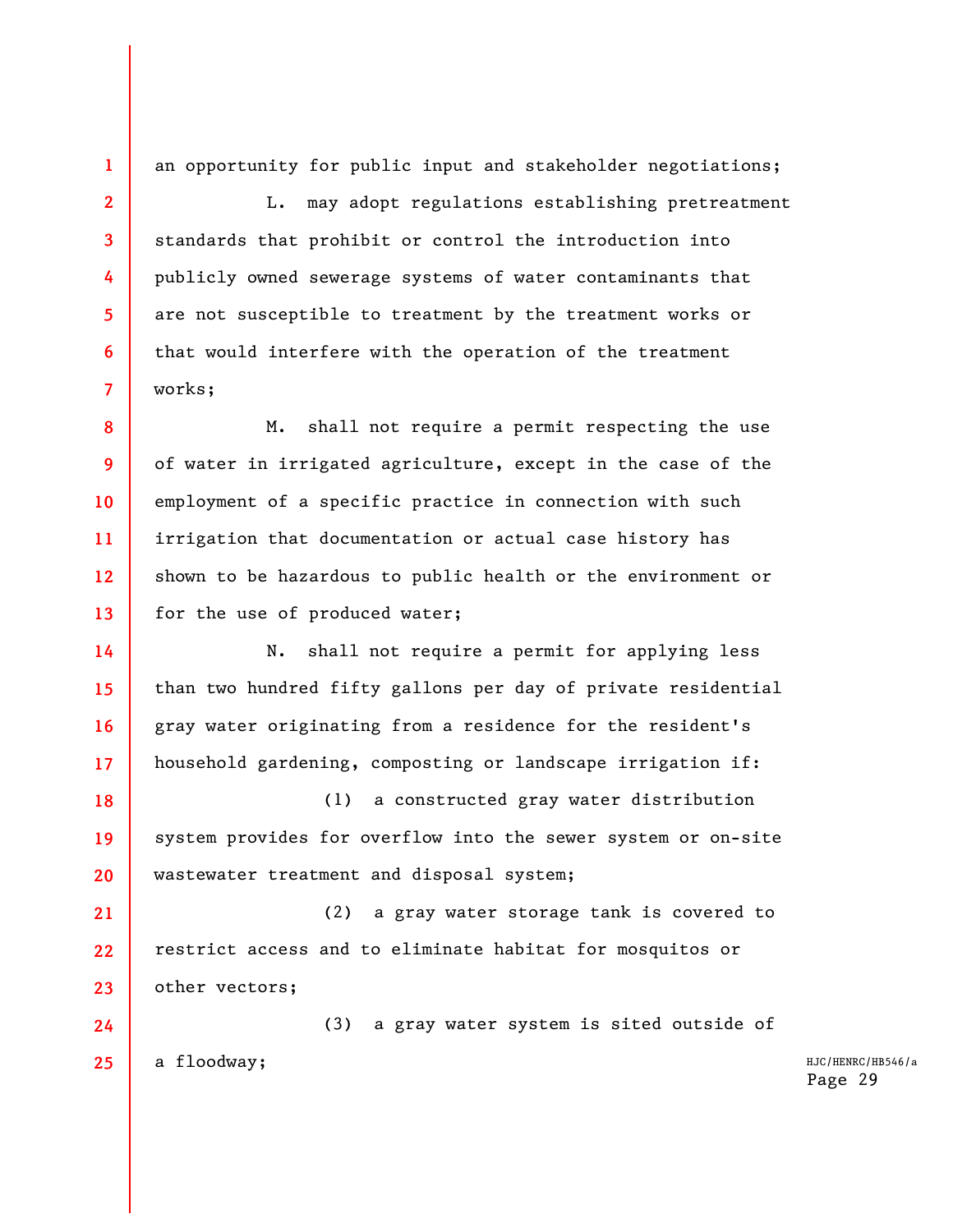**1 2 3 4 5 6 7 8 9 10 11 12 13 14 15 16 17 18 19 20 21 22 23 24 25**  (4) gray water is vertically separated at least five feet above the ground water table; (5) gray water pressure piping is clearly identified as a nonpotable water conduit; (6) gray water is used on the site where it is generated and does not run off the property lines; (7) gray water is applied in a manner that minimizes the potential for contact with people or domestic pets; (8) ponding is prohibited, application of gray water is managed to minimize standing water on the surface and to ensure that the hydraulic capacity of the soil is not exceeded; (9) gray water is not sprayed; (10) gray water is not discharged to a watercourse; and (11) gray water use within municipalities or counties complies with all applicable municipal or county ordinances enacted pursuant to Chapter 3, Article 53 NMSA 1978; O. shall coordinate application procedures and funding cycles for loans and grants from the federal government and from other sources, public or private, with the local government division of the department of finance and administration pursuant to the New Mexico Community